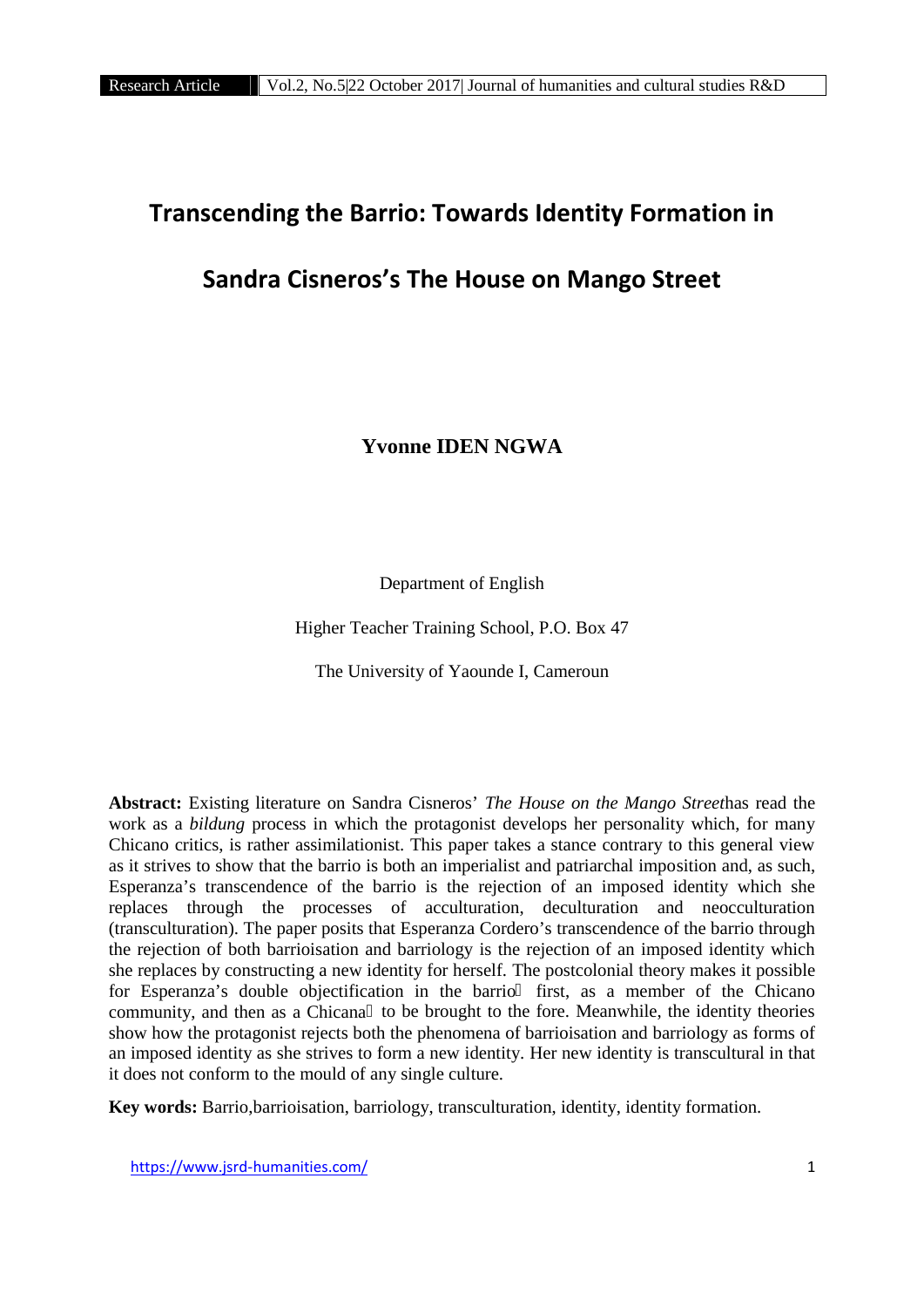### **0. Introduction:**

Commenting generally on the effects of anglicisation on Chicanas, Irene Blea points out that they "risk becoming more individualistic and less communal, more profit oriented…" (91). Put simply, these women and writers might sacrifice their community at the altar of American individualism and capitalism. This idea recurs in connection to Sandra Cisneros' *The House on Mango Street* when Juan Rodríguez argues that, by choosing to leave Mango Street and to move away from her social/cultural base, Esperanza has chosen to become more 'Anglicized' and more individualistic (58-67). Rodríguez is thus expressing the general view of Chicano critics according to which Cisneros' protagonist opts for assimilation by nurturing the American Dream for a house according to mainstream standards. Worse still, the adolescent's desire to depart from the barrio is read as a rejection of her community and Chicano culture. Meanwhile, from a feminist perspective, Marilyn Chandler observes that Esperanza "rewrites for herself a home where she will have the freedom to tell her story outside the confines of a patriarchal culture" (32). In other words, this critic recognises the fact that it is the need for self-assertion in an environment free of patriarchal dominion that prompts Esperanza to decide to leave the barrio.

While this paper counters the first point of view, it agrees with the second, but adds that Cisneros's adolescent protagonist does not only strive to break free from patriarchal shackles by planning to leave. She desires to transcend the barrio in order to shake off imperialist control as well. The specificity of the paper therefore lies in the fact that it aims at showing that the barrio is both an imperialist and a patriarchal imposition. Hence, Esperanza's transcendence of the barrio is the rejection of an imposed identity which she replaces through transculturation. The paper argues that Esperanza Cordero's transcendence of the barrio, through the rejection of both barrioisation and barriology, is the rejection of an imposed identity which she replaces by constructing a new identity for herself. Two questions will guide the analysis of *The House of Mango Street* in this article: how are barrioisation and barriology respectively imperialist and patriarchal impositions that impose an identity on Cisneros' heroine and how does she construct a new identity for herself by transcending both cultural realities? The postcolonial and identity theories are used as the conceptual framework in the paper.

## **I) Clarification of Key Concepts**

In their Introduction to *The Postcolonial Studies Reader*, Bill Ashcroft, Gareth Griffiths and Helen Tiffin assert that the postcolonial theory is concerned with the analysis of a variety of experiences such as gender, migration, racism, slavery, alienation, misrepresentation and ambivalence by subjects of previously colonized nations (3). Viewed from this perspective, the postcolonial theory entails discursive practices that involve colonialist representations of the colonised and the colonised's acceptance/rejection of these representations. Phenomena such as migration, alienation, mimicry and ambivalence accrue from the colonised's conscious or unconscious integration of the colonial master's world view, language, culture and tradition as well as his belief system. Meanwhile, the postcolonial theory ascounter discourse expresses the rejection of colonialist views, practices as well as colonialist misrepresentations. The double edges of the acceptance/rejection of the colonial experience foregrounds the ambivalence of the postcolonial subject positionality.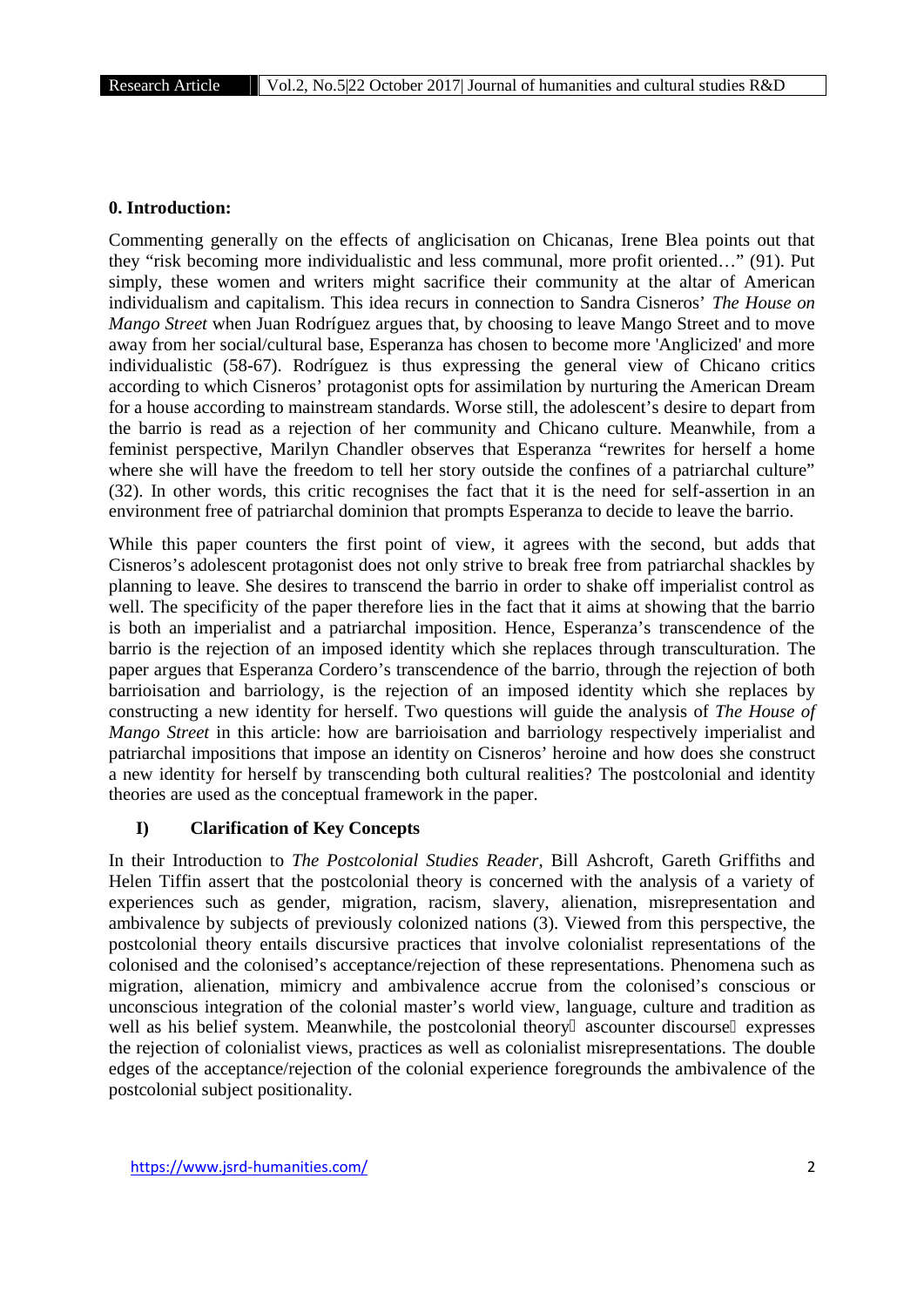In its postmodern dimension, the postcolonial theory is broadly described as a cultural location that makes room for other voices to be heard and other histories or experiences to be recounted. This presupposes indeterminacy as far ascultural identity is concerned hence the notion of hybridity.As a field that gives a voice to formerly colonised or silenced peoples, the postcolonial theory favours a dynamic, evolving hybrid of native and colonial culture. In effect, it can be said that the postcolonial theory provides formerly colonised people the opportunity to heal from colonial injustices as they express the effects of colonialism, debunk colonialist representations and reconstruct their identity. In this wise, Angelita Reyes states that the postcolonial is all about redefining who/what identities are (2). As such, postcolonial discourse dwells on realities such as new nations, dethroned patriarchies and emerged ethnic groups.

The United State of America's annexation of Mexico in 1848 ended with the US occupation of about half of Mexican territory after two years of war and border conflicts (Johannessen 24). Annexation here entailed the dominion of Mexico by the US. The Mexican Americans who occupied the borderline territory of US Southwest gained the status of second-class citizens (Villa 1). This ushered in discriminatory practices that account for the application of the postcolonial concept of binarism to the literary production of Chicano/a literature hence the relevance of the Ashcroft, Tiffin and Griffiths' claim in *Post-Colonial Studies: The Key Concepts*. These critics posit that

Colonialism could only exist at all by postulating that there existed a binary opposition into which the world was divided. The gradual establishment of an empire depended upon a stable hierarchical relationship in which the colonized existed as the other of the colonizing culture. Thus, the idea of the savage could occur only if there was a concept of the civilized to oppose it. (32)

Such binaries include dichotomies such as the self/other and the centre/margin. With respect to the first binary, the term "other" refers to cultural representation as is the case in postcolonial discourse. It is the way the coloniser represents the colonised. In Edward Said's *Orientalism*, Said argues that (in Western literature), the East is exoticised, mystified, and described as having all the dark traits of humanity (Said1-4*)*. This is because Western literature has long taken the superiority of what is Western for granted and has undermined everything that is not Western (7). The resulting cultural hegemony views everything Western as being the norm hence the idea of the superior "self." Dark human traits are projected by westerners on the non-Westerners and this has "helped to define Europe" by defining what is not considered Western (Said 1). In this paper, the European America (that constitutes the mainstream in the US) is the self; while the Mexican American is the other. Rather than being exoticised as the West does the East, the Chicano/a are barrioised.

This inferiorisation of the Mexican American via the imperial gaze resulted into what Raùl H. Villa has referred to as "dominating spatial practices" (4). In other words, using a combination of what the same author has termed the "landscape effect," the "law effect" and the "media effect," the Chicanos have been compelled to occupy marginal spaces as a result of hostile space regulations (Villa 4-5). Called the barrio, these discredited latino spaces constitute the margin in Chicano/a literary works. The result is a "material and symbolic geography of dominance" drawn by the visible hand of urbanizing, mostly anglo-controlled capital. Diametrically opposed to these milieux is the central, well-regulated and constructed Anglo world that poses as the centre. It is worthnoting that the construction of this geography of difference is both physical and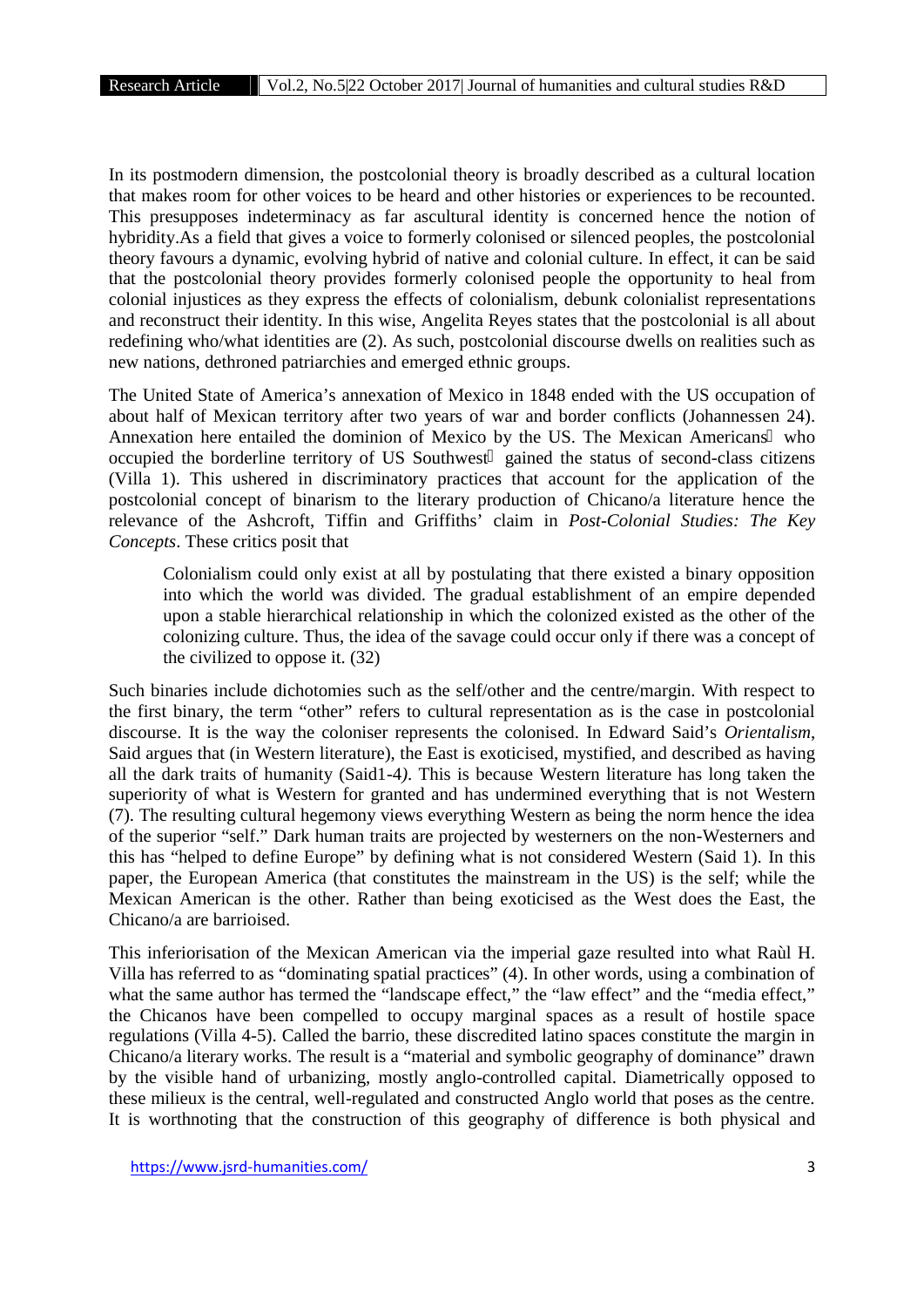metaphorical or metaphysical to engender what Ashcroft, Tiffin and Griffiths have referred to as geographical fixity and fixity of power (*Post-Colonial Studies: The Key Concepts*32).

Termed "the explicit spatialization of relations between Mexicans and Anglos"by Albert Camarillo, barrioisation is "understood as a complex of dominating social processes originating outside of the barrios" (Villa 4). Stated plainly, barrioisation refers to all practices by the mainstream aimed at discrediting Chicanos in order to justify discriminatory practices against them as a people, against their culture and their geographical space. Such practices range from urban space regulation to economic and social policies. Considered as second-class citizens, the in-mates of the barrio are thus marginalized (geographically and otherwise). Hence, barriology emerged as a counter phenomenon by the Chicano "other" to resist the barrioising tendency of the mainstream. The term was first coined by associated members of the *Con Sofas* magazine and artist collective in East Los Angeles in the late 1960s (Ybarra-Frausto 98-100). Though it sounded playful, it seriously aimed at promoting the cultural knowledge and practices peculiar to the barrio (ibid).

Villa proposes a more encompassing and clear definition when he states that barriology evokes a whole range of knowledge and practices that form the historical, geographical and social beingin-consciousness of urban Chicago experience (8). Displaced from their Mexican homeland, the Chicano community has created a niche for themselves (the barrio) that fosters the attachment to, as well as the perpetuation of Mexican world view and culture. This barrio is a milieu that presupposes the acquisition of knowledge as well as participation in practices that fosters the Chicano's cause. On the one hand, this would mean facilitating the preservation of the displaced Mexicans' identity, making sure that both their posterity and they do not become aliens in their new urban Chicago setting. On the other hand, it implies communal strategies of survival in an alien and hostile Anglo-dominated world.

Ambivalence is another postcolonial concept that is relevant to the analysis of Cisneros' work in this paper. When the coloniser's culture intermingles with the colonised's culture, various stereotypical perceptions develop. Ambivalence refers to the ambiguous ways in which the coloniser and the colonised regard one another. The coloniser often regards the colonised as both inferior and exotically the "other." Meanwhile, the colonised regards the coloniser as both enviable and corrupt. In the context of hybridity, this often produces a mixed feeling of blessing and curse (Bhabba66).Homi K. Bhabha states that ambivalence arises from the perception of culture as consisting of opposing perceptions and dimensions. Bhabha claims that this ambivalence (this duality that presents a split in the identity of the colonized other) allows for beings who are hybrids of their own cultural identity and the coloniser's cultural identity. Cisneros's protagonist-narrator has been taken to task by many Chicano critics for being too 'anglicized,'having embraced the American Dream advocated by the Anglo world through the media and books.

Lene M. Johannessen expresses the susceptibility for the borderline location of Mexican Americans to favour both their alienation to their ethnic culture and the consequent ambivalence that results from this in these words "…the borderland, like all cultural spaces, is involved in a constant process of becoming, carrying in it the memories and legacies of past times and of other earlier processes of becoming" (23). The "borderland" here may doubly refer to both the location of Mexican American communities close to US border with Mexico, as well as the marginal positions of Chicano barrios in US urban areas. The dynamics that result from cross-cultural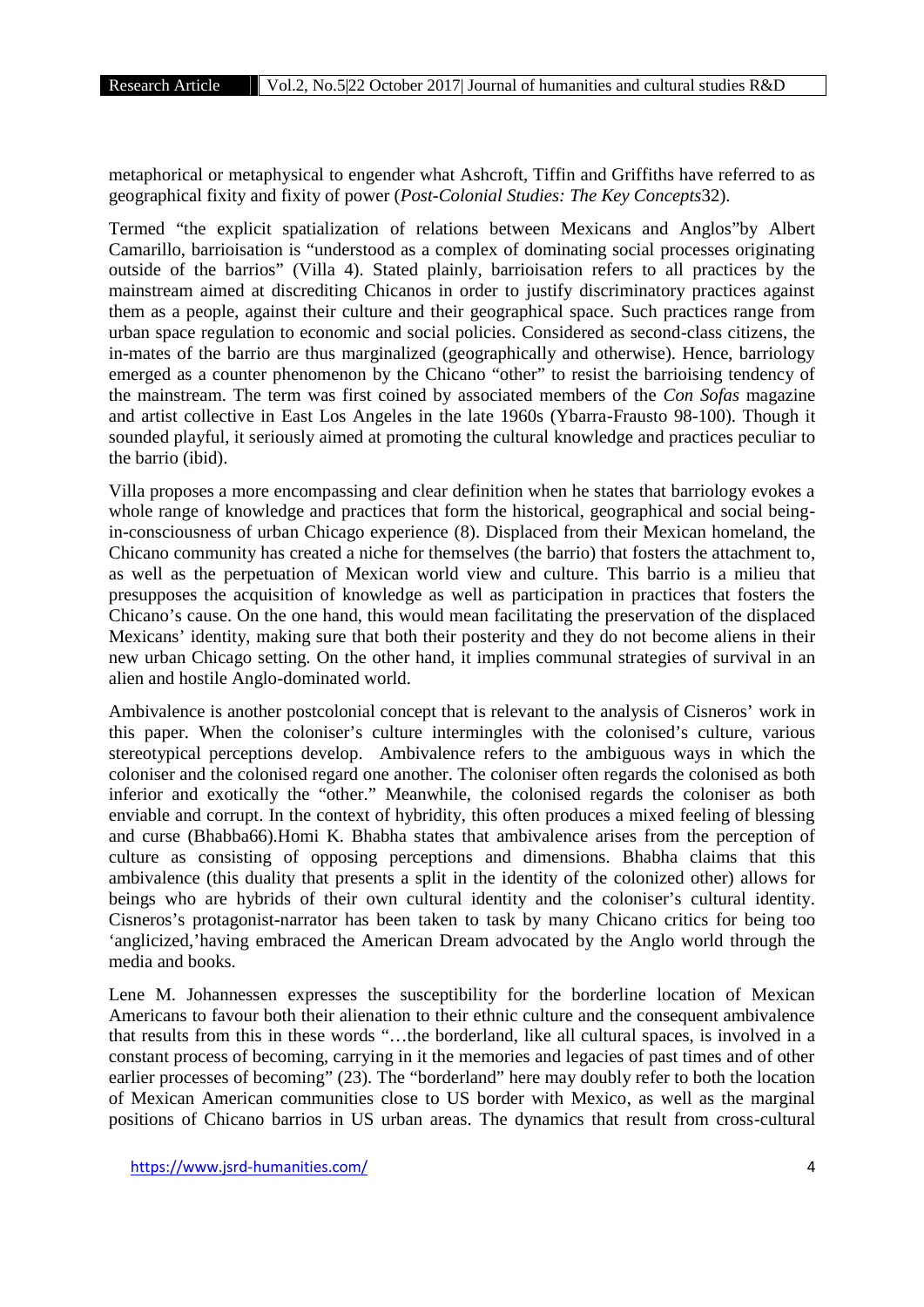encounters following the contact between mainstream culture or the culture of other immigrants and the ethnic culture affect the purity of Chicano culture. Chicano/a therefore find themselves in a constant process of becoming as they judge and integrate the new cultural practices they are exposed to.

Andy Bennett talks of the modern state as a multicultural society, and not a monolithic one. It is a society which accommodates a range of different cultural groups within its borders (10). This applies to the US and the consequent cross-cultural encounters give birth to postcolonial phenomena like transculturation. In "Location of Transculture," Mark Stein lumps the two terms together when he quotes Fernando Ortiz as having coined "transculturation" to undermine the homogenising impact of the acculturation model (Schulze-Engler and Helf 255). In effect, as Hernández, Millington and Borden put it, transculturation is the anti-thesis of the notion of acculturation which implies the supremacy of one cultural system over another (xi). Referring to the multidirectional and endless interactive process between various cultures that are constantly at work, transculturation defies the assumption that cultures develop taxonomically and unidirectionally to borrow from the aforementioned source.In a postmodernist and multicultural context like the setting described in Cisneros' novella, the interpenetration of cultures typical of transculturation is more likely to contribute to Esperanza's identity formation in *The House on Mango Street*.

In connection to transculturation and the process of identity formation (which is the concern of this paper), Wolfgang Berg and AoileannNíÉigeartaigh note that

The process undergone by the transcultural subject involves firstly learning the rules of the new culture and adapting these rules so that they can engage with the surrounding culture without losing their own individuality and cultural heritage. (11)

Such a process entails fragmentation, integration and the emergence of the new cultural formation. That is what Stein describes as the processes of deculturation, acculturation and neoculturation which imply partial cultural loss for each immigrant group and the concomitant assimilation of elements of other cultures that finally results in the creation of a new culture (255).

Meanwhile, postcolonial feminism makes it possible for this article to shed light on the relegated position of the Chicana in the barrio and Esperanza's transcendence of barriology. The universalist claims based on an assumption of white, Eurocentric privileges made by feminists in Europe and America caused third world women/women of colour to feel unrepresented in what Fredric Jameson termed an "array of theoretical positions" (qtd inQuintana 30). As such, these women have become a suppressed text relegated to the margins of feminist rhetoric. Unlike their Eurocentric counterparts, these women were not discriminated against only because of their sex. They were also prey to marginalisation because of their race and class.

Sara Suleri notes this difference when she quotes Chandra Mohanty as highlighting the difference between these two feminist groups. According to Mohanty, "Western Feminists alone become true 'subjects' in the counter-history" in the context of the irreconcilability of gender as history and gender as culture. Meanwhile, Third World women,never rise above the "debilitating generality of their 'object' status" (hooks 274). Stated plainly, in the striving to clamour for the rights of wronged womanhood in history and culture, white feminists regain agency for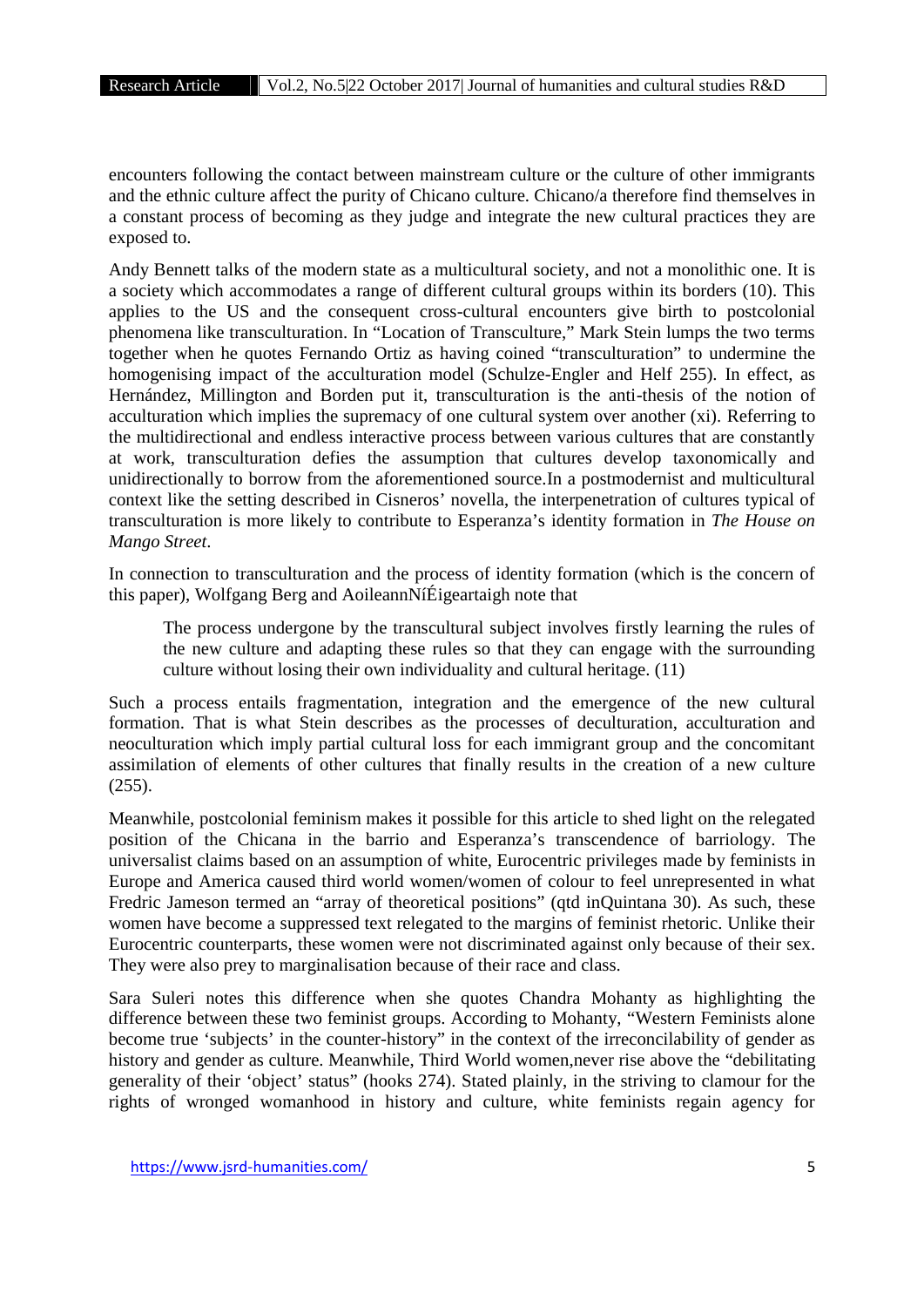themselves while Third World women continue to be objectified. As such, Mohanty refers here to the fact that white feminist efforts and theories fail to solve the problems of women of colour.

It is in this wise that Chicana feminists have developed what has come to be known as Feminism on the border. As a sub-set of the US Third World women feminist discourse, this brand of feminism exists in a borderland not limited to geographic space but in a space not acknowledged by hegemonic culture (qtd in Sandoval 20-21). Sonia Saldivar-Hull expatiates this point when she observes that the theories of feminism on the border are to be sought in non-traditional places like the prefaces of anthologies, the interstices of autobiographies and in the cultural artefacts of these minorities. This does not conform to hegemonic constructions of where method and theory should be found (qtd in Sandoval 20). Hence, Chicana writers seek authenticity by writing about their lived experiences in peculiar literary forms that express their resistance to the mainstream and patriarchal cultures. They portray the specificity of their selves and experiences both in the content and form of their writings, as well as in the spaces in which they choose to publish these writings as Saldivar-Hull is quoted as noting above.

In addition to the postcolonial theory, the identity theories will be used to show how Esperanza develops a new identity for herself. In the introductory part of the *Handbook of Identity Theory and Research*, it is noted that this theory is concerned with the different forms of identity content as well as the different kinds of processes by which identities are formed and maintained or changed over time (3). Hence, both a person's/group's process of becoming and the end-product of this process are of interest to this theory. Also, identity theories are closely connected to the different aspects of identity that are individual/personal, relational and collective.

Individual/personal identity refers to aspects of a person's self-definition as an individual. This involves the person's goals, values, religious and spiritual beliefs, standards for behaviour and decision-making, self-esteem, self-evaluation as well as desired, feared and expected future selves (ibid). It is summed up as being a person's overall "life story." This identity category is based on the subjective understanding/experience of individuals (Schwartz, Luyckx and Vignoles 9). It is this aspect of identity type that Erik Erikson's identity status paradigm and most perspectives in self-psychology have tended to focus on, as well as on the processes through which the individual develops his/her identity. Here, the agentic role of the individual is emphasized in the process of identity formation. This strand of identity is relevant to the analysis of *The House of Mango Street* in this article that aims at showing how Esperanza Cordero personally and socially constructs her identity. In the process of doing so, she discovers her flair for writing and this accounts for the paper's interest in Cisneros' identity as a writer. Incidentally, Erikson's seminal theory emphasizes identity development as the most developmental task of adolescence.

Collective identity is diametrically opposed to individual/personal identity. This identity type refers to people's identification with the groups or social categories to which they belong; the meanings that they give to these social groups and categories, and the feelings, beliefs and attitudes that result from identifying with the groups/categories (Schwartz, Luyckx and Vignoles 3). Theoretical approaches to collective identity is concerned with ways in which moment-to moment changes in inter-group contexts can shape the way people view themselves and how this change can cause them to change from seeing themselves as individuals to seeing themselves as members of the group. Collective identity can therefore refer to ethnic identity which Adriana J. Umaña-Taylor defines as identity that develops as a function of one's ethnic group membership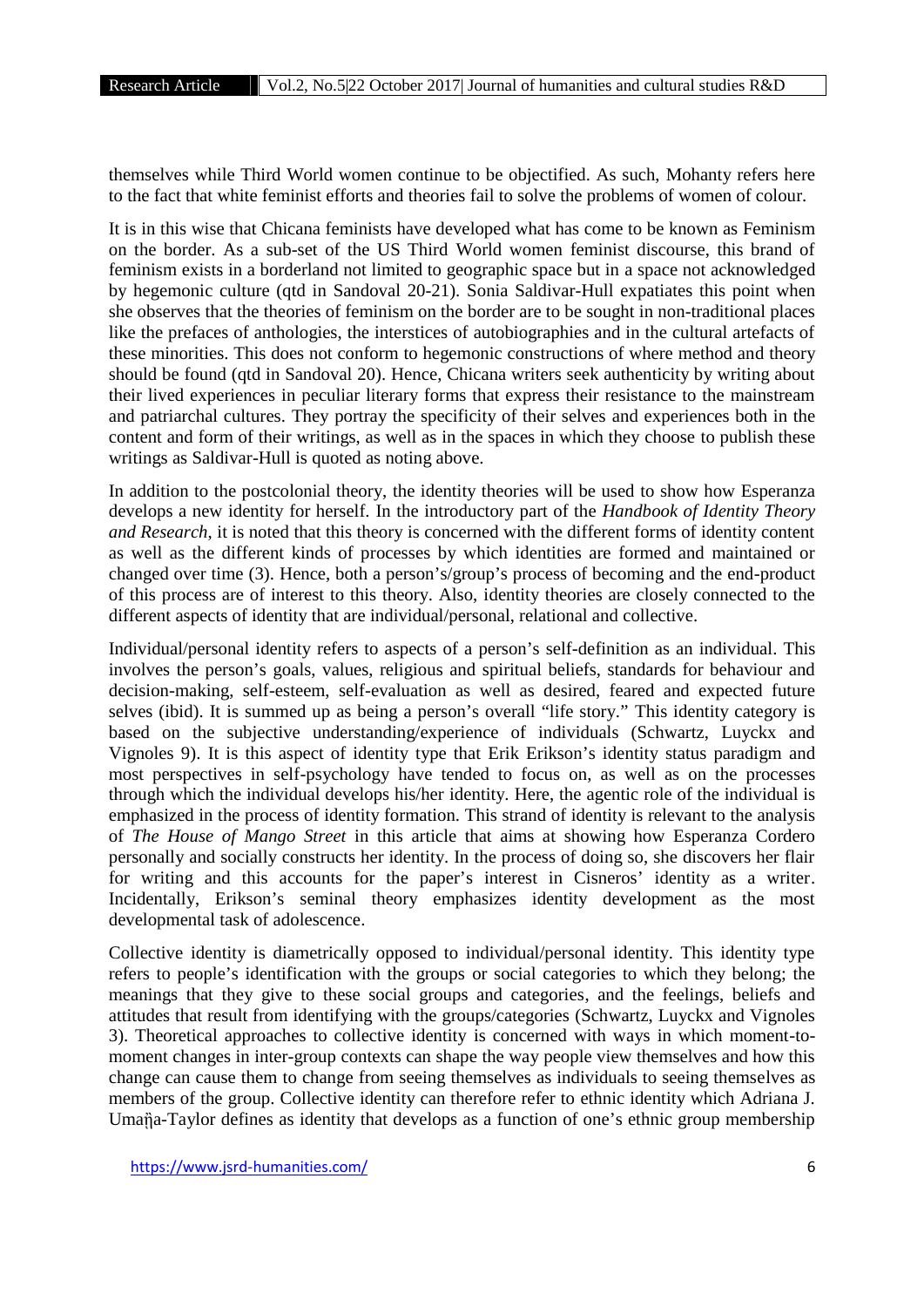(792). Collective identity, in Cisneros' novella, can be viewed from the perspective of her being part of the barrio community as well as a Chicana.

Relational identity is another aspect of identity that is of interest to this analysis as it captures one's role vis-à-vis other people (Schwartz, Luyckx and Vignoles 3). Hence, it sheds light on ways in which Esperanza's interaction with the nuns, her parents, childhood friends, the other females in the barrio and the street boys contribute to her identity formation. This dimension of identity is vital because a person's claim to any identity cannot be established on his/her on. The identity must be recognised by a social audienceto be secured. That is why many approaches to identity theory hold that "identity is defined and located within interpersonal space; within families or the role played within a larger system" (ibid). These two perceptions that go beyond the individual self highlight the interpersonal construction of Esperanza's identity as well as portray her identity as a sociocultural product.

It is evident from these different angles from which identity is viewed that, whether identity is perceived as discovered or constructed, identity formation by a person/people is multi dimensional and integrative. This same integrative approach applies to the definition of identity in this paper. The combination of the different perspectives from which identity is viewed above yields the definition of identity as consisting of the confluence of the person's self-chosen or ascribed commitments, personal characteristics, and beliefs about oneself; roles and positions in relation to significant others; and his/her membership in social groups and categories (including the person's status within the group and the group's status within the larger context); as well as her identification with treasured material possession and the person's sense of where he/she belongs in geographical space (Schwartz, Luyckx and Vignoles 8-9). Apart from the individual, collective and relational aspects of identity perceptible in this definition, there is the input ofmaterial artefacts. This concerns the way things like clothes, house, car and bank accounts define a person. Both the occupation of space in the urban Chicago setting in Cisneros' text and the type of house lived in play an important part in determining identity in the text. At this point, the paper examines barrioisation and barriology as means through which society imposes an identity on Cisneros' protagonist.

# **I- Barrioisation/Barriology: Living on the Borderland**

Villa notes, in *Barrio-Logos: Space and Place in Urban Literature and Culture,* that consequences of geographical displacement loom large in Chicano historical memory characterized by "land loss, shifting and porous national border, voluntary migrations and disparate impacts of urban developments" (1). Both the Mexican-American war and the American annexation of Mexican territory (earlier mentioned) entailed the loss of land to the US. Regular border conflicts and the decision to immigrate into the USA were two other realities that pointed to concerns about land to be conceded or occupied in the first place, and land to be possessed and usedin the second. Finally, according to Villa's remark mentioned above, the Chicano immigrants who have settled in urban areas (in States like California) have affected the urban landscape in ways that are quite distinct from the Anglo mainstream architecture and urban space regulation.

Sandra Cisneros captures both the barrioisation and barriology that emanate from the conflict between the dominant Anglo world and Chicanos in urban areas in *The House on Mango Street*. While hostile space regulation seeks to banish Chicanos from the urban landscape, the Chicano resist this geography of dominance by settling in communities that bespeak of a distinct Chicano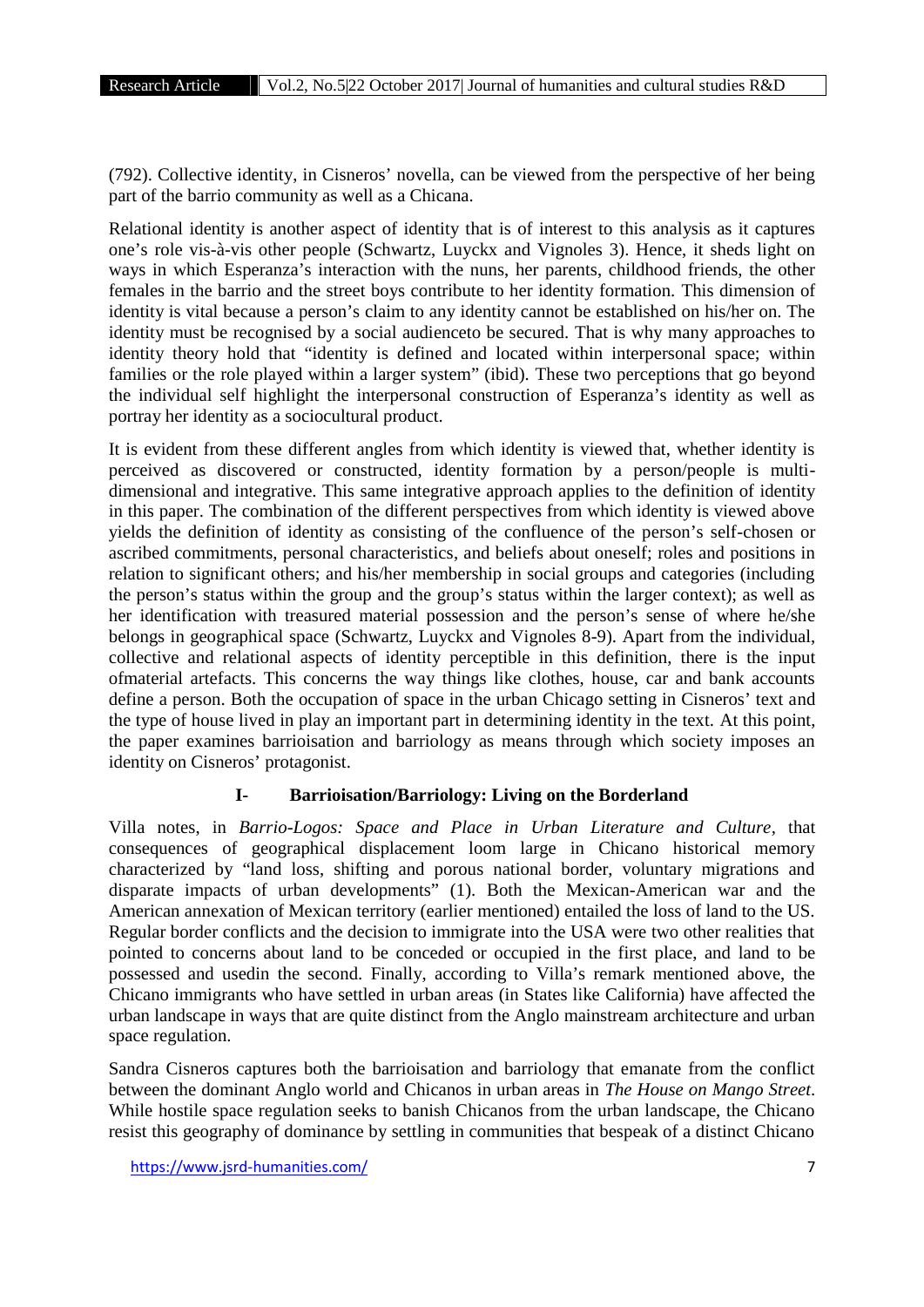geographical identity. To counter this Chicano resistive tactic, Anglo discriminatory spatial, cultural, political and economic practices continue to militate against the existence of Chicano occupation of urban space.It is therefore not surprising that Cisneros presents Chicano barrios that are in the peripheral parts of the city. Esperanza mentions barrios such as Mango Street, Loomis, Keeler and Paulina (Cisneros 3). It is obvious that such localities are devoid of certain amenities. Esperanza mentions the fact that, in Loomis, their house had broken water pipes and they had to fetch water in milky gallons. These neighborhoods are likewise far from educational facilities like universities– the university Alicia attends is so far that she needs two trains and a bus to get there.

The type of houses built in barrios are pointers to the fact thatthese areas are slums. The houses are generally poorly constructed and in a state of dereliction: peeling paint, floors that slant, improvised wooden bars on windows, some rooms that are uphill while others are down in the same house, disjointed steps, swollen floor boards nobody fixes, and greasy boards. Such arbitrary constructions are justifiable given that everybody seems to be a builder in the barrio. Esperanza's father, Cathy's father and Meme's mother all try their hands at either the repair or the construction of a building. Hence, the observation that "spontaneous settlements such as 'favelas' or 'invasiones' have developed in most Latin American cities" is applicable here (Hernàndez, Millington and Borden X). Spontaneity here connotes neglect because of the lack of urban planning for these communities. Like their brothers in Latin American cities, the Chicanos in Cisneros' urban setting are abandoned to themselves by Anglo urban authorities.

That probably explains why there are signs of anarchy and decay in these neighborhoods. Several apartments are in the basement and these sites offer little attractions with their junk stores and drug stores. In Mango Street, even the garden that used to harbour Monkeys and served as an attraction site is abandoned after the owners of the monkeys move to Kentucky. The garden is overgrown and infested with blind pale worms and yellow spiders. Dizzy bees and bow-tied flies fly about and the place smells of rotten wood, damp earth and dusty hollyhocks (Cisneros 95). Cisneros compares the smell of these hollyhocks to the "blue-blond hair of the dead" (ibid). Abandoned vehicles can be seen here and there. Thus, barrio life is not only uncomfortable because of the unappealing scenery it offers, but also because of the stench of the place.

Despite this ghettoish state of the barrio, the barrio is somehow a haven to the Chicanos because– outside the barrios– "the city is an unknown and hostile place" (Martín-Junquera 18). In effect, barrio residents get little or no attention from the city's authorities. The best they get are four skinny elm trees that the city authorities plant by the curb. These trees are supposed to beautify the place but are obviously planted in an environment that is not very favourable for their growth. But then the tree that is found inside the barrio grows wildly and has tall branches that harbour squirrels. Unfortunately, instead of beautifying the place or offering shelter, fruits or other such benefits, the tree works against the people who try to put it to use. Although Meme wins in the First Annual Tarzan contest organised on the tree, he loses both arms in the process.

Insights into the city world beyond the barrio definitely does not favour the Mexican American. At school, Esperanza is discriminated against. She starts off by shedding light on the awkward way in which even her name is pronounced. She states that, in school, her name is said "as if the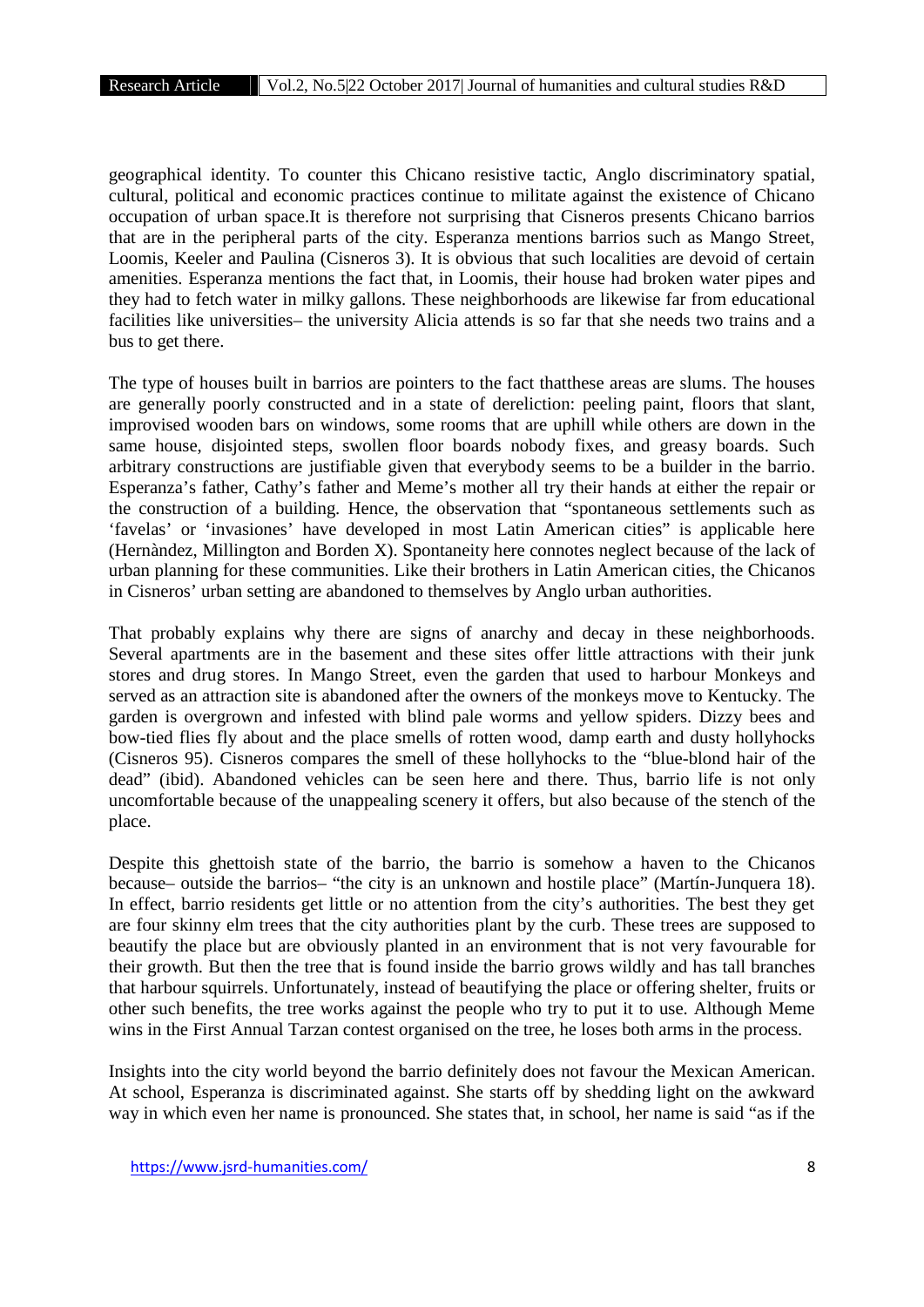syllabus were made out of tin and hurt the roof of your mouth" (Cisneros 11). Language features here as a place of struggle to borrow from bell hooks (278). Esperanza contrasts this with the way the same name is pronounced in Spanish when she remarks it is a "softer something." Since the feel of "tin" (which is hard) on the roof of the mouth can only hurt, the way Esperanza's name is pronounced– probably by the Anglo staff and Anglo class-mates suggests her estrangement and consequent alienation in the school environment.

Two other instances of discrimination that have been the subject of much discussion in scholarship are when nuns snob her because of her house. In the first case, the nun enquires where her house is when she comes across the adolescent in her neighborhood. Esperanza detects the nun's contempt for her in the way the latter echoes the adolescent's "there" (Cisneros 5). The second instance is when sister Superior obliges Esperanza to agree that "a row of three flats" that even the "raggedy men" will be ashamed of is her house (Cisneros 45). Sister Superior dismissively presumes that Esperanza can only live in such houses because she is a Chicana. It is patent that the school is a site for discrimination against ethnic minorities. Esperanza mentions the special kids with keys around their necks who can eat in the canteen while Esperanza cannot.

The school, as an Anglo institution, is a site for discrimination against ethnic minorities by both staff and students. The note sent to sister Superior by Esperanza's mother is waved aside and the adolescent is asked not to come back tothe canteen because it is restricted to those whose houses are "far." These are the "special kids" who, from the way they stand and watch Esperanza cry, show they have nothing to do with her. Hence, the school seems to serve the purpose of offering the down-trodden glimpses of the culture and the opportunities of the mainstream. These cultures and opportunities which, however desirable, continue to elude them. The school is probably made accessible to these minority groups only so that they can be stripped of what little money they make. Esperanza does extra work to meet up with the financial demands of the Catholic High School fees because her father is convinced that going to a public High School is a waste of time.

Occasions during which barrio inmates encounter the enviable and elusive Anglo world is rife indeed. Apart from the school, the TV and books are other channels through which they access mainstream culture. The "coloured-TV" motif is recurrent in Cisneros' work. Nenny does not consider eating at the canteen because she prefers to follow her friend to the latter's house where they watch programs on a coloured TV. Kiki and Carlos do not mind acting as patrol boys in the school even if it means standing in the rain because they watch the actors of the movie *300 Spartans* do so. Esperanza, Lucy and Rachael play at mimicking the Beatles, Marilyn Monroe and wonder women– characters that feature in TV programmes. In the same vein, Esperanza and her uncle dance "like in the movies" at the baptism party (Cisneros 47). Even Mamacita's baby boy starts speaking English by imitating TV commercials. Unfortunately, this mimicry does not guarantee integration into the mainstream. Thus, the Chicano community remains on the borderland.

From the point of view of barrioising Anglo forces, the barrio is not just a geographic location or a way of life. It is also a linguistic denomination. Chicano English, the variety of English spoken in the barrio, has been variously defined in scholarship. Fought Carmen notes that it is the English spoken by people whose first language is Spanish and whose Spanish introduces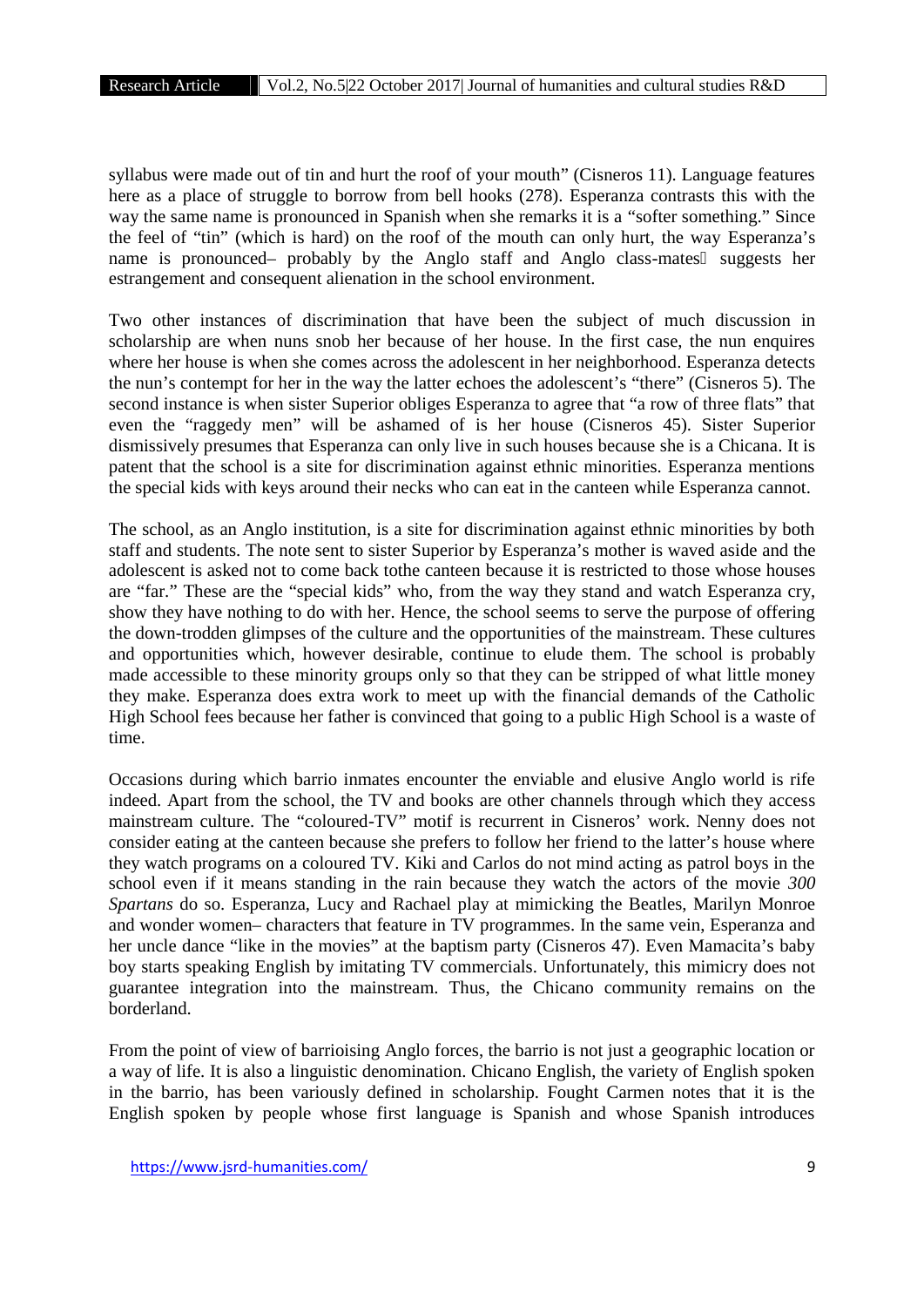mistakes into their English (3). That is the case for Esperanza's father and Mamacita whose first language is Spanish. On first arriving the US, the former eats ham and eggs for three months because those are the only English words he knows. Meanwhile, insertion into her new environment is difficult for Mamacitabecause she neither speaks English nor does she want to learn it. She always stays indoors while at the barrio and pines away, wanting to go back home to Mexico. These handicaps (that result from the inability to communicate in the language of the mainstream) exclude ethnic minorities.

When Chicanos finally have a certain grasp of the English Language, they often speak Chicano English that is considered as being sub-standard. Obviously influenced by Spanish, it has low prestige in certain circles (qtd in Fought 1). Cisneros captures the usage of Chicano English by barrio inmates in *The House on Mango Street*. Fought identifies the usage of the non-standard forms in the pronoun systems in Chicano English and this is discernable in Cisneros' novella. In "Our Good Day," Lucy tells Esperanza that "we come from Texas"– and adds in connection to Rachael– "Her was born here but me I'm Texas" (Cisneros 15). Lucy uses the personal pronoun object "her" in the place of the personal pronoun subject "she" in this statement. It is worth noting that the shortened form of "am" used here is a non-standard verbal form used in the place of "was born." Another instance in which the non-standard form of the pronoun is used when Esperanza refers to Lucy and Rachael as "Yous" in the vignette titled "And Some More" when she orders them to leave the yard before she calls her brothers (Cisneros 37). The second person plural of the personal pronoun, "You," does not take an "s."

The barrio is further barrioised by the fact that it is considered as being a dangerous place by both the Anglo mainstream and other coloured people. When Louie's cousin drives into the barrio in a plush car, the cops come after him while he is giving the barrio kids a ride. He finally collides into the lamp post with the car and is arrested right away despite his bruised forehead and cut lip (Cisneros 24). No stated charges are levelled against him. It can be deduced that the mainstream presumes he cannot afford such a car being a Chicano: he must have committed a crime to have it. Cisneros' adolescent narrator observes that those who come into their neighborhood are afraid that they will be attacked with "shinny knives." In connection to this, Cathy says that– although they just came into Mango Street– they will soon leave because the neighborhood is "becoming dangerous." Esperanza adds that the Chicanos are just as afraid when they move to other neighborhoods. It can be concluded that the mainstream does not only succeed in labelling urban Chicano communities "dangerous," but have successfully sown fear and mistrust for each other among the different ethnic minorities.

The foregoing has established the peripheral position of Chicano urban communities in the US. The barrio is an undesirable space occupied by a marginalised group of people. These barrios are neglected by the city authorities as much as their inhabitants are thought of only when their services are needed in petty jobs or when there is need for them to be eliminated as threats. Thus, as Peter Kellett remarks in "The Construction of Home in the Informal City," a person's place in society is determined by his/her home. As Dovey is noted as saying, the home is a "highly complex of ordered relationship with place, an order that orientates us in space, in time and in society" (Hernàndez, Millington and Border 24). The economic and social positions of Chicanos in contemporary US society as represented in this novella is quite clear. They are the underdogs in society and have the status of second-class citizens.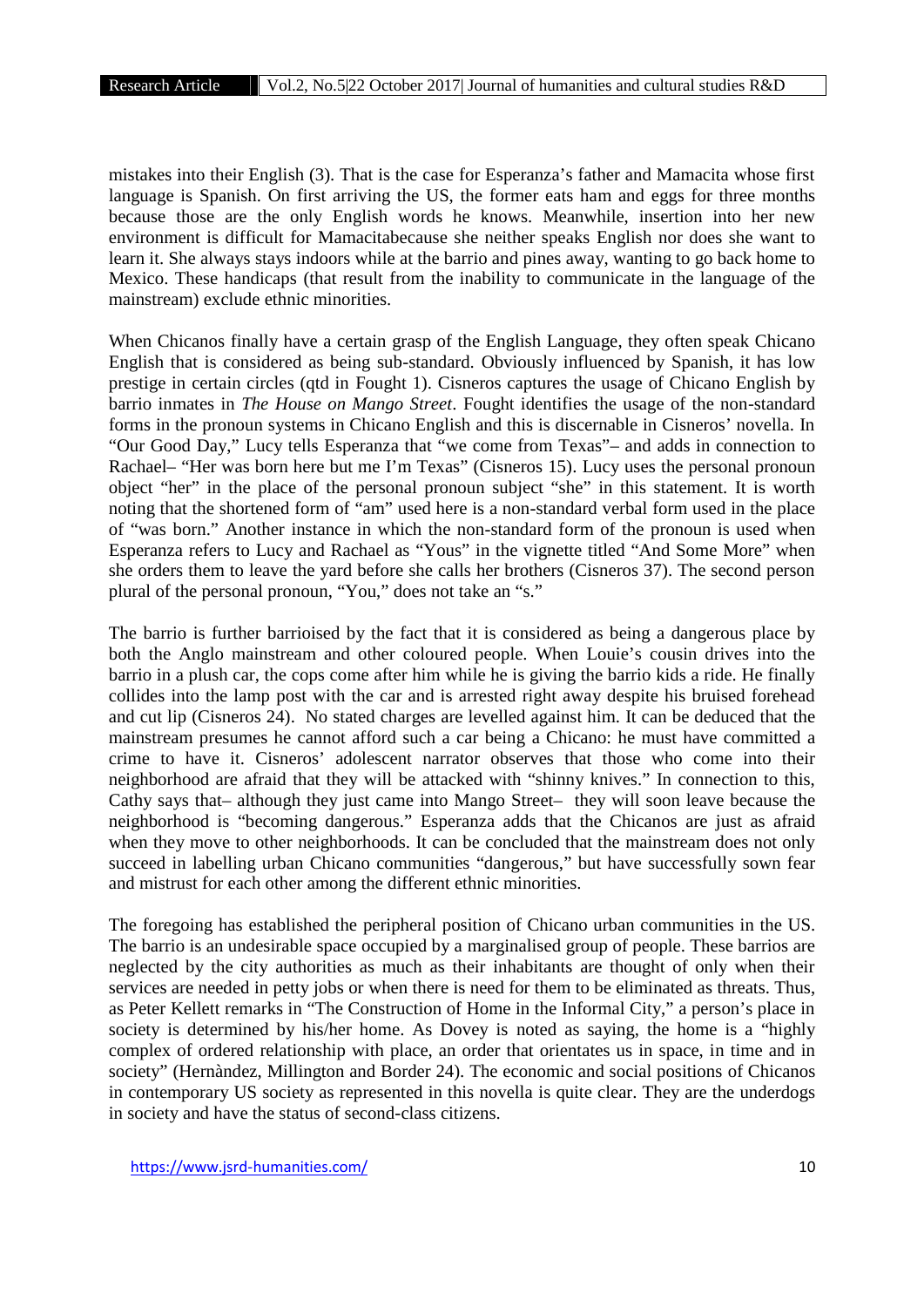To counter this domination by the mainstream, the Chicano community comes up with barriology. Elizabeth Careré observes that the root term "barrio" has been combined to the Latin suffix "logos" to designate the popular associations of popular space with elite connotations of academic disciplines (Martín-Junquera 7). Besides referring to all the knowledge and practices that define the Chicano in the US urban space as earlier stated, barriology (derived from the combination of the two terms above) also alludes to the Chicano resistive tactics in the face of the exclusion and domination by Anglo hegemonic forces. This part of the paper looks at the barrio as a Chicano creation that serves as the location for theMexican world view, cultural practices and way-of-being in Urban America.

Despite the depiction of the houses in Mango Street as sub-standard, and the whole barrio as a "spontaneous settlement, wanting in architectural appropriacy, attraction and cleanliness," the barrio houses "respond to purposeful decisions and actions which are based on culturally constructed images of what dwellings and settlements should be like" (qtd in Hernàndez, Millington and Border 23). In this wise, the houses that Cisneros presents have small windows, doors that do not function properly and the staircases are narrow and crooked. It is noticeable that these are threshold spaces that Chicanas, whom the patriarchal structure confines to staying in-doors, generally occupy. Esperanza's great-grandmother, Rafaela and Sally all spend their time by the window all day to escape from the confinement that patriarchy has reserved for them. Careré asserts that "the place within the homes that best describes the conflicts and relations between women and their homes is the threshold: window, doors, and staircases" (Martín- Junquera 16). The little space of these parts of barrio houses or their inability to function properly can be construed as attempts made by patriarchy to keep their women indoors.

Seen from this perspective, the substandard barrio houses can be said to be culturally constructed. Since the place of the woman is inside the house, the little red house in Mango Street (for example), has tight steps, small windows that makes one think they are "holding their breath" and a swollen door that has to be pushed hard for it to open (Cisneros 4). While the door that needs a hard push to open suggests that the patriarchal Chicano culture thus seeks to keep all the females of Esperanza's household indoors, the "tight steps" and poorly aerating windows could mean that these Chicanas are not even welcome to use these thresholds to access the external world. The above view is further confirmed by the fact that Esperanza states at one point that, as she walks past the houses in Mango Street, they remind her of the houses she had seen in Mexico (Cisneros 17). It can be concluded that the 'woman-unfriendly' barrio architecture has indeed been imported from the homeland and conforms to the exigencies of the patriarchal Mexican culture that advocates the confinement of the woman.

Barrio life is indeed characterised by what Paul Allatson has termed "gender barrio divides" (113). While the women live in confinement in the houses, the men occupy the public spaces. Fathers and husbands alike confine their wives and daughters in the house. Sally's father, Esperanza's great-grandfather and Rafaela's and Sally's husbands are some cases in point. The dichotomy is established between the young Chicano and Chicana early in life. Kiki and Carlos do not talk to Esperanza and Nenny when they are outside the house because they cannot be seen talking to girls. The culture is equally confining in that it ascribes child-bearing, child-rearing, and house-keeping to the woman. Rose Vargas has to cope with her too many children all alone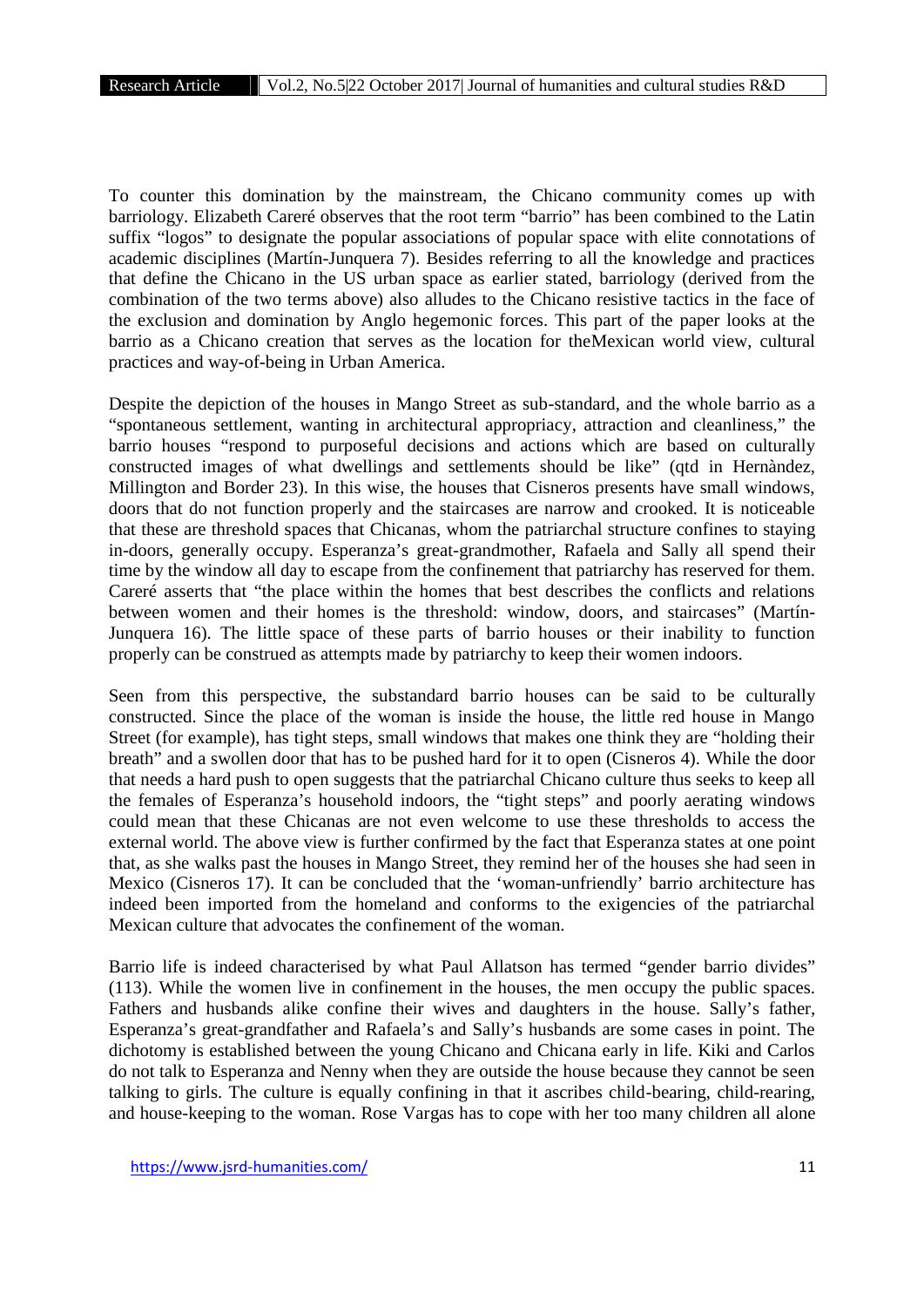and is all the time tired from "buttoning and bottling and babying" while her husband has chosen to walk away (Cisneros 29). Minerva also suffers the same lot and her husband comes back from time to time only to commit other atrocities like sending "a rock through the window" or beating her "black and blue" (Cisneros 84-85). It is clear from this that the Chicana suffer from double marginalisation.

Unfortunately, life in the barrio offers the Chicana no alternative to the life of wifehood and motherhood. As Alvina Quintana notes in *Home Girls*: *Chicano Literary Voices*, that is probably why "women think their very existence depends on how they prepare themselves for the male gaze" (69). Marin has a boyfriend back in Puerto Rico whom she is saving money to marry; dates Geraldo (a wet-back) who gets killed in an accident, and lives with the dream that she might meet someone in the subway who will marry her and take her to go and live in a big house, far away. Sally nurtures the same dream of marriage and she finally achieves it by getting married in a State that permits marriage before eighth grade (Cisneros 101). She does so because she thinks she will thus escape her father's dominion. Unfortunately, she soon realises that she has just swopped her father's control for her husband's.Another salient example is Esperanza's great-grandmother who was subjected by the grip of patriarchy: her husband forcefully threw a sack over her and forcefully carried her offto be his wife (Cisneros 11). And for all her strong personality, she spent her life pining away at the window.This patriarchal subjugation of the female caste is a legacy from Mexico. Julio C. Serrano states that Esperanza "does not like the Mexican traditions and culture brought to the US and settled in Mango Street together with the small red Mexican Houses" (106).

It is clear from this quotation that the barrio, as resistive tactic against the Anglo world, imports and integrates Mexican culture in the quotidian life of its inmates. Hence, Mexican cultural practices that pertain to death and burial rites, or the consultation of soothsayers are part of barrio life. When Esperanza's father loses his father, he follows the Mexican procedures of telling the eldest child (Esperanza) and the latter in turn has the responsibility of informing her younger ones of their grandfather's death and of instructing them not to run and play around because they are mourning. When Lucy and Rachael's baby sibling dies, the mourners kiss its little body, bless themselves and light a candle. Meanwhile, Esperanza consults Elenita to know about her future. She is fortunate to be foretold that future by the three elderly women whom she calls "the three sisters" at Lucy and Rachael's. Life in Mango Street is rooted in Mexican lore indeed.

It is significant that Cisneros chooses the name of a fruit, "Mango," to name her barrio in this text. This is more so because Cisneros chooses to give this name to an anonymous street. Gonzàles-Berry is quoted as averring that

Esperanza's world on Mango Street is a world into its own, an Hispanic barrio of a large American city, yet unspecified in respect to its geographical and its historical setting, a symbolic "microcosm for the larger world" that lends a universal quality to this Chicana Bildungsroman. (qtd inEsturoy 67)

The fact that the barrio presented in *The House on Mango Street* can neither be located in space nor in time, means that it is a fictitious location. Cisneros creates this site to shed light on the plight of a marginalised people and,more especially, of a marginalised female caste of an ethnic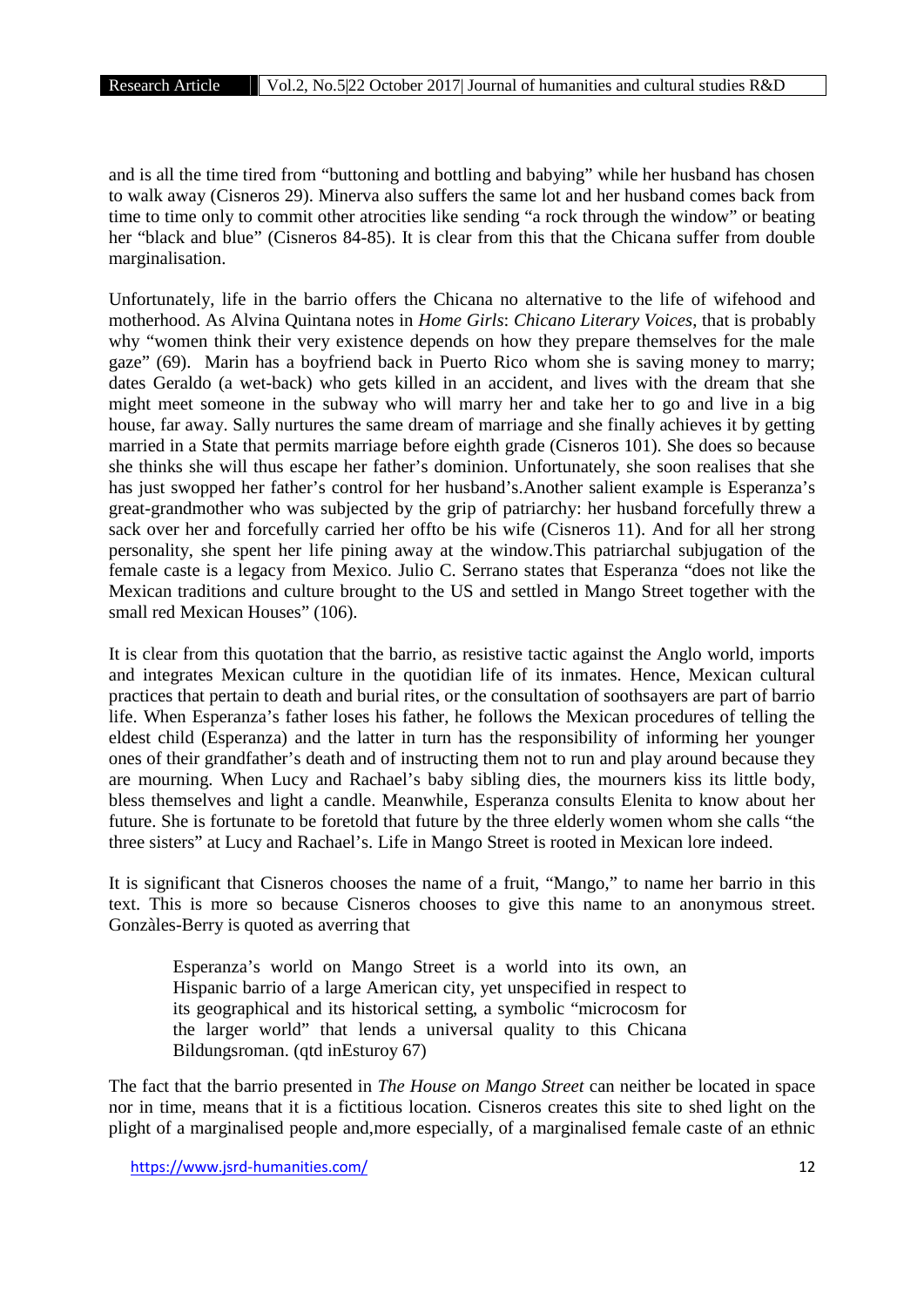minority in urban US area. The scenario that unfolds in Mango Street takes universal overtones because it is representative of the lot of ethnic minorities and their women folk.

However, the choice of the name "Mango" to name such a street suggests the author's wish to get her readership establish a link between the events in the book and Mexico/Mexican Americans. The mango is read as "a symbol of cultural survival"; a fruit that elicits nostalgia in the city dwellers because it is "a symbol of the tropics and of Mexico" (qtd in Chandler). Added to this is Thomas Friedman's insight in *The Lexus and the Olive Tree*. Friedman is quoted as opining that trees "represent everything that roots us and locates us in the world– whether it be belonging to a family, a community, a tribe, a nation, a religion or, most of all, a place called home" (Chandler 25). Mango Street, a pun on mango tree, therefore evokes the fact that the Chicano community who inhabit this barrio have immigrated from Mexico with their lores and mores and are presently getting rooted in Urban America. Mamacita's husband exemplifies the immigrant who is determined to make Mango Street home, a home that supplants Mexico. He works at two jobs to get his wife and son to Mango Street. And when his nostalgic wife pines away because she misses their pink house back home, he gets the house painted pink and urges her to learn English so that she will quickly adapt. He equally insists that Mango Street is home when she continues to insist on going back to Mexico.

Meanwhile, the same critic (Chandler) refers to Esperanza as displaced and replanted somewhere foreign and uninviting (24). The barrio is indeed not a desirable milieu for the young Chicana that she is. The ambivalent feelings Chicanos have about barrios are captured when Villa describes the barrio as "'a place of familial warmth and brotherhood" but also one of "poverty, crime, illness, and despair" (5). As earlier established in this section, the barrio (as a reaction to barrioisation and a cultural exportation of Mexico (the motherland)) binds its inhabitants together, hence the warmth and brotherhood. But the ills mentioned in the quotation above plague the barrio. As a female, Esperanza's plight is worse for she is prey "to race, class, and gender oppression" (Quintana 60). She features as a barrio inmate who endures marginalisation because she is Chicana (ethnicity), is poor (working class) and is female (gender). And this is the lot of all Chicanas resident in the barrio. That is probably why, as Cristina Herrera notes, Cisneros writes about Chicanas who struggle with racism, classism, and sexism and these often combine with oppressive home environments that make women vulnerable to male dominance and even physical and sexual abuse (91). It is this identity that Esperanza attempts to shed off as she reconstructs herself in Cisneros' novella. The second part of the paper examines how she transcends the barrio to do this.

#### **II- The Barrio Transcended: Towards a New Identity**

The preceding section has examined the phenomena of barrioisation and barriology in Cisneros' *The House on Mango Street* and has shown how living in a barrio confers the Chicana with the identity of an underdog amongst underdogs. As such, it is obvious here that space is instrumental in determining identity. Wolfgang Berg and AoileannNíEigeartaigh observe that a person's identity is formed because of the different spaces through which the person travels, and not because of the cultural and national values and the history one has inherited (9). That is probably why Michel Foucault opines that "the present epoch will perhaps be above all the epoch of space. We are in the epoch of simultaneity; we are in the epoch of juxtaposition" (22). In *The*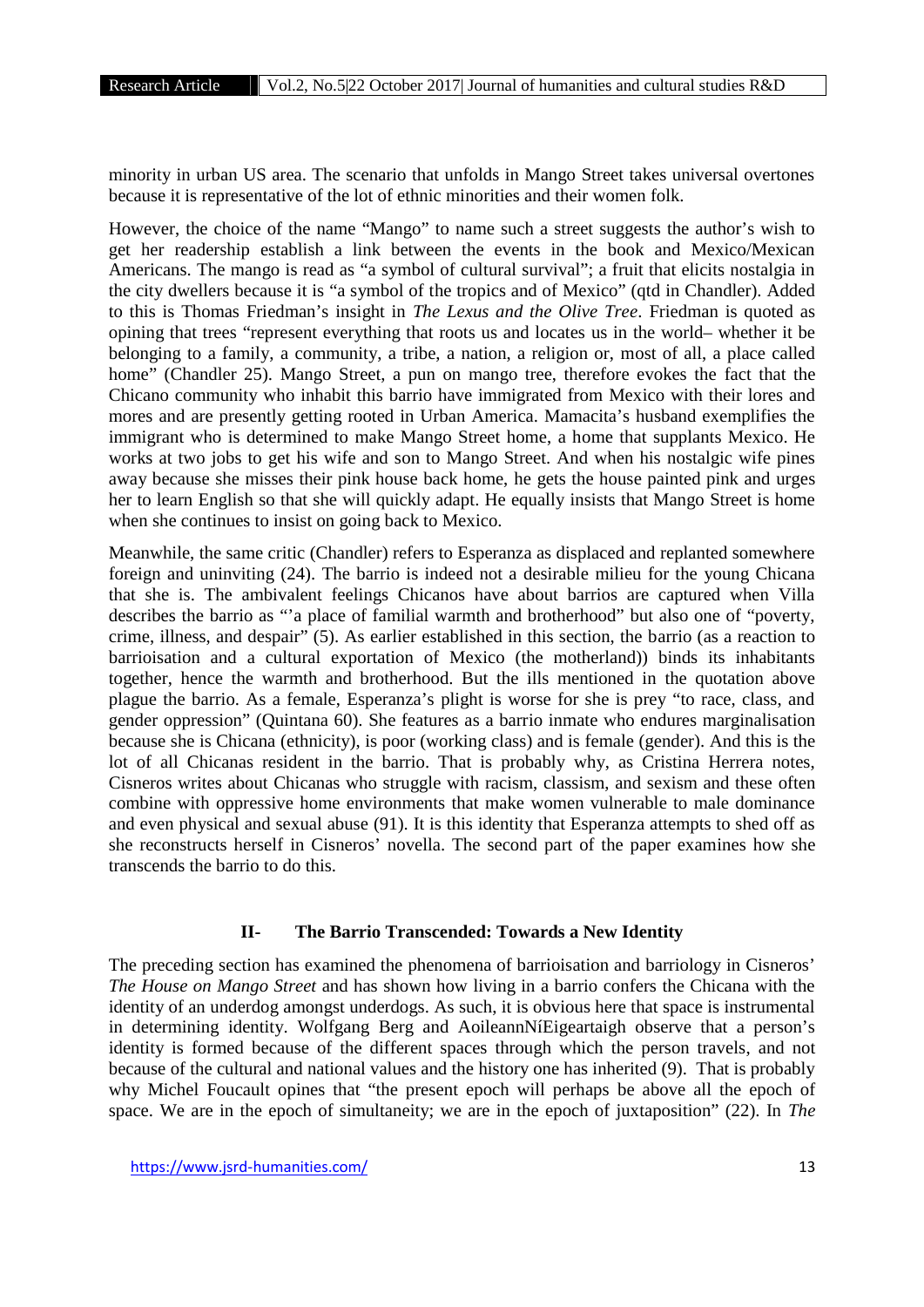*House on Mango Street*, Cisneros' protagonist strives to divest herself of the identity bestowed on her by both the Anglo mainstream and Chicano culture as a barrio inmate.

Esperanza Cordero, Cisneros' heroine, is an adolescent. Mark H. Chee remarks that "The adolescent years are typically marked by the exploration of different roles and lifestyles in an attempt to find a right fix" (17). It is this exploration that Esperanza undertakes and presents barrio life both from the perspectives of the white hegemonic world and the Chicano community as shown in the first section of this paper. These diverse delineations are suggestive of the different identities that she has been given. She, however, traverses these different representations to forge a new identity for herself. And she thus "find[s] a right fix" to borrow from Chee. This section of the paper is consecrated to the analysis of the way in which she does so.

Esperanza takes cognizance of her identity at personal level. The relational dimension of her identity sets in because she defines herself in relation to other members of her family and community. In this wise, she reconsiders her name: its significance in English, in Spanish, and her ancestor after whom she was named. She thus establishes the contrast between the positive connotation of her name's meaning – "hope" – with the deferment suggested by its Spanish meaning, "sadness" or "waiting" (Cisneros 10). Yet, even the flicker of optimism evoked by the protagonist's name in English is affected by the way the name is pronounced in school. The fact that the pronunciation of her name is adulterated when pronounced in the hegemonic Anglo context and language suggests that there is really nothing to hope for as a Mexican American, a woman and a barrio in-mate.

Quintana thus notes that Esperanza attempts to reinvent herself in the vignette titled "My Name," overturning what this critic refers to as the "customary nostalgia sentiment that associates grandmas with positive cultural nourishment" (60). Quintana says this because Cisneros' heroine wishes she could have a new name. According to her, names like Lisandra, Maritza, and Zeze the X are "more like the real [her]" (Cisneros 11). By expressing this wish, Esperanza attempts to redefine herself by disconnecting herself from her great-grandmother whose acceptance of patriarchal subjugation she also seeks to reject. She says in connection to her ancestor that "I have inherited her name, but I don't want her place by the window" (ibid). The same critic reads the Spanish verb espérar (to wait) as an ideological shift that derives from the noun "Esperanza" that is a noun and means "hope" (62). It is also the passivity suggested by the act of waiting that Esperanza is rejecting. In fact, the desire to have X as part of her name points to her desire to identify with black activists like Malcolm X (Quintana 60). This wish is indicative of her self assertiveness. Malcolm X, a fervent and devoted activist of the civil rights and Black Power movements of the 1960s, is still very much celebrated amongst Blacks in the US today.

Other factors of personal identity that the narrator evokes are her birth date, the color of her hair and their house. She ascribes the ill omen associated to her birthdate to the fact that her ethnic group, like the Chinese, do not like their "women strong" (Cisneros 10). The author equally gets her heroine to deconstruct the view that physical features such as hair, eyecolour and complexion determine one's race or ethnic belonging. She states that "Everybody in our family has a different hair" (Cisneros 6). This bears on identity as "a catch-all label for biological characteristics, psychological dispositions and/or socio-demographic positions" (Schwartz, Luyclex, and Vignole 2). In other words, in as much as members of a family can sometimes be identified by their similar physical looks, their thought patterns and/states of minds and where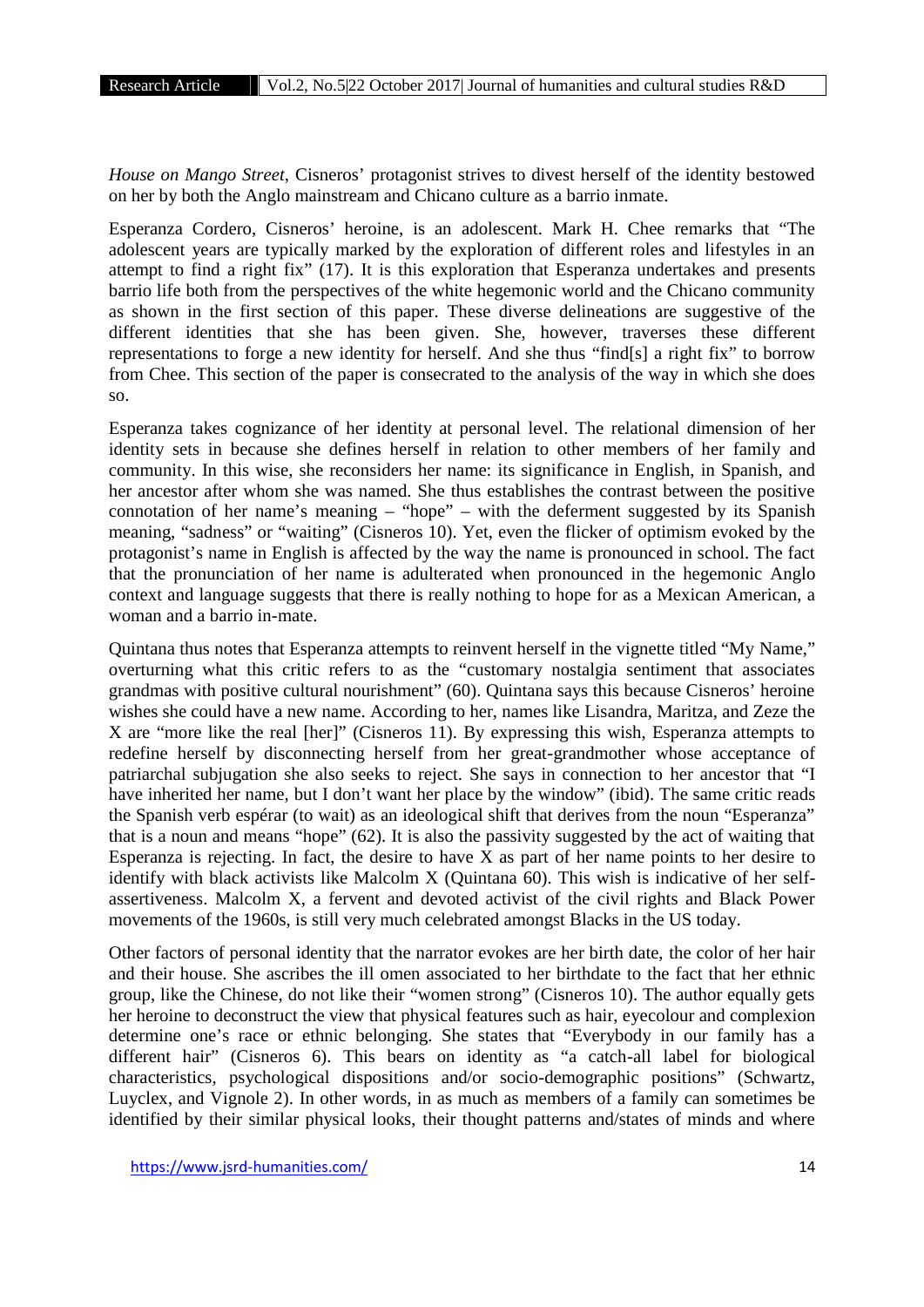they live, Cisneros seems to prepare the reader for the fact that Esperanza defies her socio demographic position. She physically transcends the mould reserved to the Chicana because she refuses to submit to the prescriptions of her people's cultural practices.

From the perspective of her socio-demographic position, Esperanza is ashamed of their little red house in Mango Street and wishes to have a more befitting house. This decision does not just proceed from the consciousness of the contemptuous gaze of the nuns who represent the mainstream. Esperanza's parents also harboured dreams of having a proper house. In "Home, Streets, Nature: Esperanza's Itineraries in Sandra Cisneros' *The House on Mango Street*,Careré quotes Monica Kaup as averring that, for the Anglo-American culture,

The home is more than just a shelter; it is a national institution almost as sacred as the American flag. In home ownership, the American dream and American way are manifested: the civic values of individualism, economic success, and self-sufficiency are asserted.

(qtd in Martín-Junquera 15)

The home here is therefore more than a dwelling. It serves as a compass that makes it possible to distinguish one individual from another; is indicative of a family's opulence and is expected to give its inmates all they need for their fulfilment. Kaup probably equates the flag's sacredness to Americans to the sacredness of the flag to the nation because, as the latter is bearer of the nation's identity, so is the home bearer of the family's.

Esperanza's parents have imbibed this American view of what home ownership represents and so have their children, especially Esperanza. That is why Esperanza's father and mother declare that the house on Mango Street is temporary. However, as a working-class immigrant and a Chicano, her father can only hope to own such a house by winning the lottery. Meanwhile, the best his wife can do is to integrate the idea/dream in a quotidian and dreary task of a wife and a mother. It becomes a part of the bed-time stories she tells their children. Esperanza's process of identity formation involves being able to discern that her parent's dream and wish are all vain. She stops listening when they start talking about it and refuses to join the family when they visit the house where her father works. She decides to dream of a house of her own. This desire for a personal house "conditions her subject formation at every point" (Cutler 133).

Jean S. Phinney and Doreen A.Rosenthalopine that racial and ethnic minorities have an added dimension to their identity development because youths of these minorities are faced with the challenge of not only developing their personal identity, but of also integrating their identity as an ethnic group member with their identity as an American (Adams, Gulotta and Montemayar 145-172). To integrate this dimension of her identity, Esperanza undergoes Phinney's three-stage model of ethnic identity development. At the first stage, which is exploration, she increases her understanding of her ethnic group and ethnic culture through exposure to her people in the barrio community. The representations of the barrio from the points of view of barrioisation and barriology in the first section of this article are perceived through Esperanza's eye. Chandler states that Cisneros uses a beguiling tool, Esperanza Cordero, who tells her story and can critique both the Anglo world and patriarchy, and get away with it (22). Yet, more than telling the story, Esperanza is carrying out an act of self-discovery and self-creation (ibid). In other words, she forges her identity through what she observes in her environment in and out of the barrio.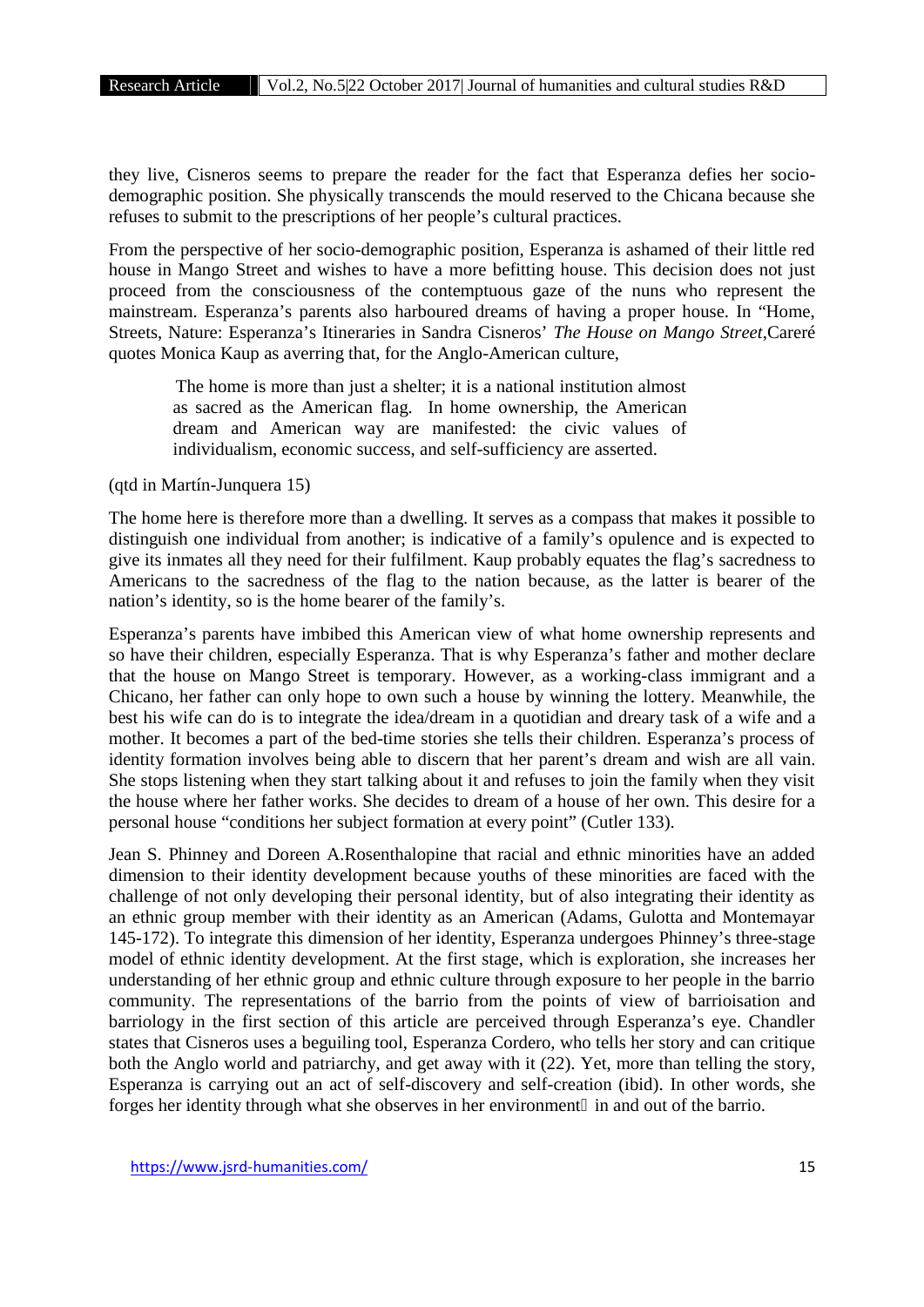The choice to get Esperanza, the woman-child, to write on behalf of Chicanas as a doubly marginalised caste fits in the mould of Adrienne Rich's "revision" (Quintana 61). She describes this as "the act of looking back, of seeing with fresh eyes, of entering an old text from a new critical direction" (qtd in Quintana 61-62). Rich is convinced that women cannot break the grip of the past over themselves if they do not first of all understand it in a way that is different from patriarchal and mainstream representations of their experiences. Through Esperanza, Cisneros thus rewrites literature by talking about women's lived experiences. This rewriting does not just entail recounting the cultural events that characterise the Chicana's life, but as Quintana notes she makes additional moral, ideological and even cosmological statements as she does so. These statements shed light on alternative perspectives from which Chicanas' lived experiences can be perceived. The construction of this new narrative entails the reconstruction of the Chicana's identity, hence the reconstruction of Esperanza's identity.

It is obvious that the exploration of her people's, and fellow Chicana's, plight enables Esperanza to discover herself. She explores the course charted for the young Chicana in concrete ways. As she grows up with her peers, she learns to wear high-heeled shoes and to sway her budding hips. The growing girls even have an older Chicana who mentors them in what is expected of them as women. Sally tells them what made Davey pregnant and how to know how many boys are thinking of them. She even initiates them into the art of seduction. She also plays the role of instructor as she re-enforces what the story books and movies say about romance and the first sexual act. This therefore gives Esperanza the opportunity to follow the course charted for her by her ethnic group. The community, school and home all work together to carve out an identity for her.

The exploration is not limited to the cultural practices of the barrio but extends to the space (as earlier shown), the flora and the fauna as well as the cosmos. Apart from the unappealing houses, the garden is "a site of oppression and violation for Esperanza and other girls" (Chandler 26-27). Both Sally and Esperanza serve as sex objects to the boys in the garden. The hostility of the city is evident in Esperanza's interaction with the nuns. Even the flora (in the case of the huge tree in the barrio) seems to militate against the Chicano as exemplified by Meme's loss of his two arms. As fauna, the indifferent squirrels choose to stay on the tree's tallest branches. Even the four elm trees with which Esperanza identifies are subject to adverse conditions. They manage to survive because they send their roots deep into the ground. Esperanza notes that, in the barrio, "there is too much sadness and not enough sky. Butterflies too are few and so are flowers and most things that are beautiful" (Cisneros 33).

Having thus explored her barrio universe, Esperanza gets to the second stage called"commitment" or "resolution." At this stage, the adolescent (Esperanza) understands what her ethnic group means to her and the extent to which it plays an important part in her life. Sherealises that she cannot assert herself in the suffocating environment of the barrio or as a member of the Chicano community. Hence, she stops listening to her parents when they talk about the dream house because they cannot be modelswhom she can emulate nor can her great grandmother. In fact, all the older women who accept the status quo (Sally, Marin, Rafaela) and even the much younger Minerva pose ascounter examples whom she must not take after. Cisneros' young rebel is not rejecting her women folk for the sake of doing so. It is the whole of her "culture's idealization of female suffering that she is critiquing" (Herrera 119).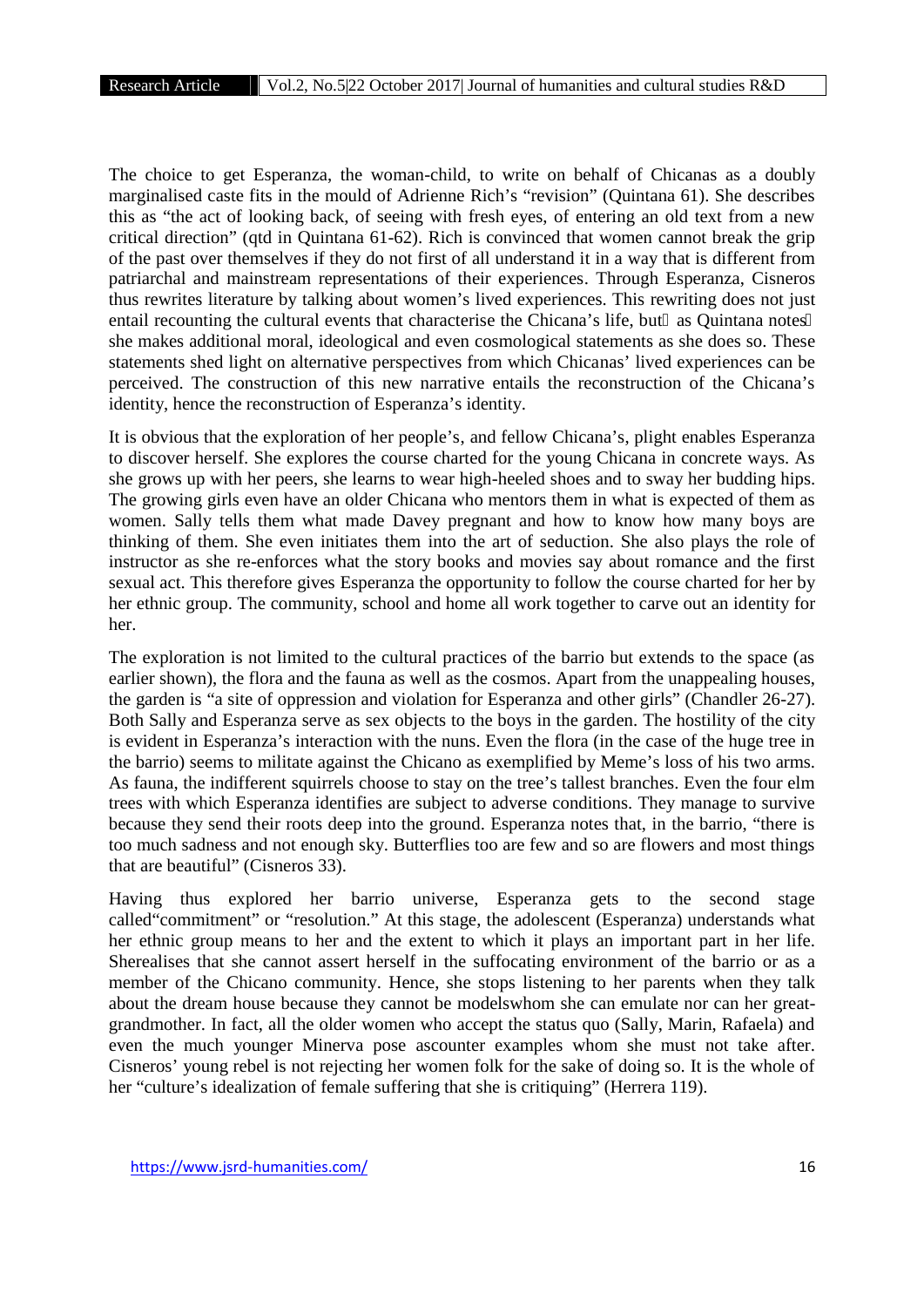She becomes more expressive of her rebellion when she states that "I have decided not to grow tame like the others who lay their necks on the threshold waiting for the ball and chain" (Cisneros 88). The terms "tame" "lay" and "necks on the threshold" is suggestive of the sacrificial lamb that willingly gives up itself as it co-operates with those who want to sacrifice it. The "threshold" here can be linked to the guillotine or the slaughter house. Thus, Esperanza dissociates herself from all the past and present generations of suffering Chicana women. She refuses to accept the culture of suffering as a legacy bequeathed to her by other women who think that they need to be sacrificial lambs for the well-being of their husbands and sons; she rather accepts to be another kind of sacrifice. Serrano comments, in connection to this, that "Esperanza is appointed as the lamb (Cordero) ready for immolation… to save those who have no strength to escape the 'Barrio' and its culture" (105). Stated otherwise, Esperanza accepts to be the sacrificial lamb that will risk defying the Chicano culture for the redemption of the women folk.

As an adolescent, she starts off by challenging the status quo. She begins what she terms "her own silent war" (Cisneros 89). This consists of leaving the table "like a man" without putting back the chair nor picking up her plate. She deems it necessary to report Tito to the latter's mother when Tito and his friends lure Sally to a section of the garden where they can have sex with her. She even arms herself with big sticks and a rock to go to Sally's rescue. Unfortunately, neither Tito's mother nor Sally are ready to side with her. They have been too subjugated by patriarchy to consider questioning the status quo. The negative experience causes Esperanza to despair and wish she would die or would become the rain. This confirms the view that negative experiences by the ethnic minority groups such as ethnic discrimination are associated with negative psychosocial functioning outcomes such as anxiety and depression (Szhwartz, Luyckx and Vignoles 793).

Esperanza's desire for a house "all her own," away from Mango Street, accrues partly from the disappointments and frustrations endured in the barrio as a Mexican American and a barrio inmate. At this point, she has internalised some Anglo ideologies and succumbs to the allurements of the American Dream promoted by the TV and the more privileged way-of-life of European Americans. Maria Elena de Valdés has been quoted as stating that the house Esperanza seeks is her own person (qtd in Petty 128). In other words, more than a geographical space, Cisneros' narrator protagonist needs liberation from the suffocating environment of the barrio. This freedom is especially necessary because, in the process of self-discovery, Esperanza discovers her flair for writing. In fact, both the acts of going to school and of writing pose as means through which Chicanas can free themselves from the bleak life of the barrio as well as the grip of patriarchy. Esperanza's mother encourages her daughter to study hard while Alicia works hard studying at the university and taking care of her father to escape from working in the factory or knitting with a rolling pin. Thanks to literacy, Esperanza can both read books and write poems. The dying Aunt Guadalupe also emphatically urges her to keep on writing because it "will keep [her] free" (Cisneros 61). This is how Esperanza's description of her desirable house reads:

Not a flat. Not an apartment in the back. Not a man's house. Not a daddy's. A house all my own. With my porch and my pillow, my pretty purple petunias. My books and my stories. My two shoes waiting beside the bed. Nobody to shake a stick at. Nobody's garbage to pick after.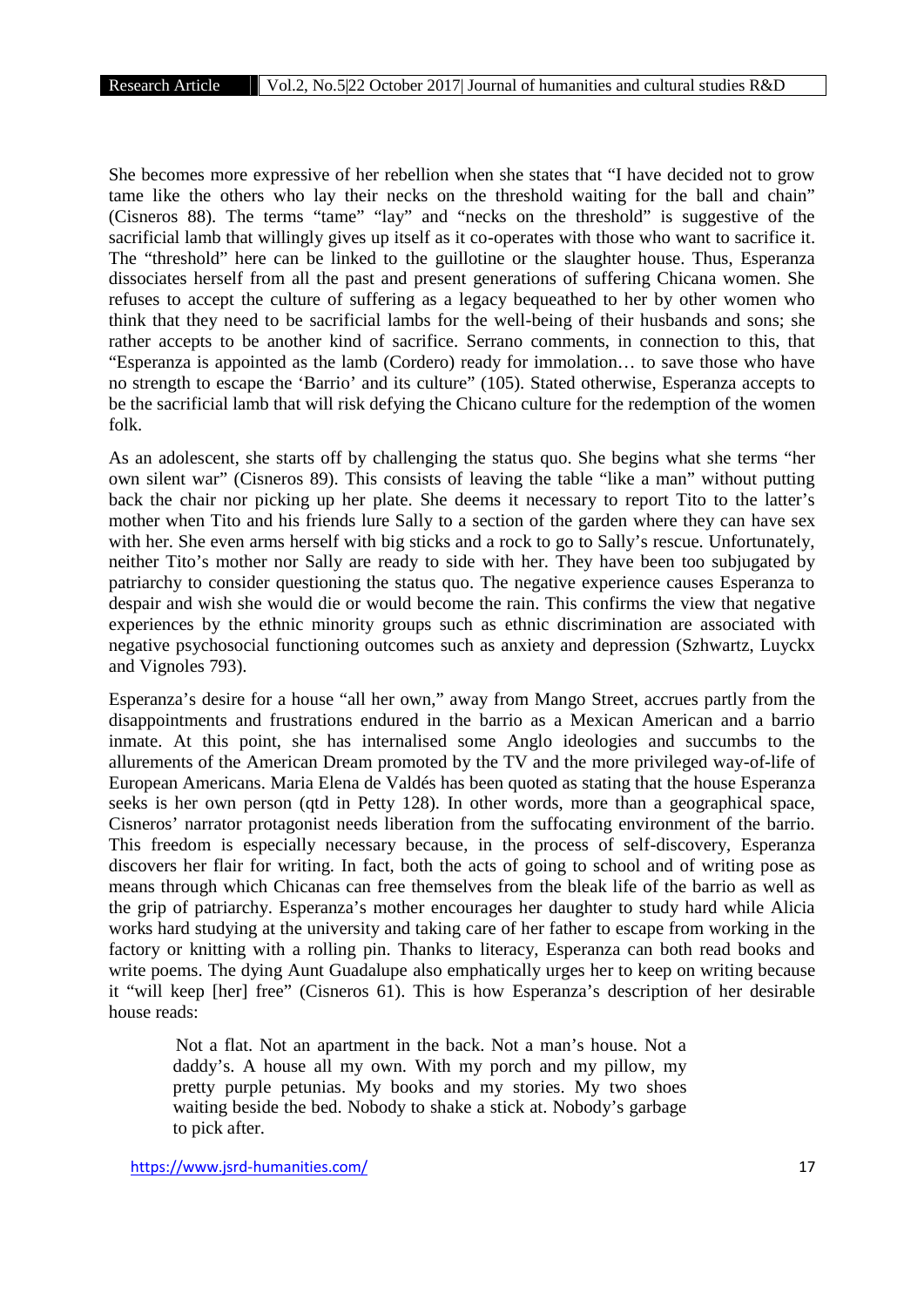## (Cisneros 108)

The first four sentences of this citation clearly state what Esperanza does not want. Her exploration of the barrio has enabled her to establish the fact that she does not want the barrio kind of house nor anything that is male. She then proceeds to allude to the objects she desires to be part of her dream house; objects that bespeak of liberating space, rest, beauty and literary creation. Lastly, she makes it clear that the onerous tasks of motherhood and wifehood are not part of this desired space. That is probably why many critics have condemned Cisneros's heroine for being individualistic and anglicised.

Reading Esperanza's identity from the desired geographical space she presents portrays her as Sandra Cisneros' pseudo-self. Cisneros' declaration to the singer and song writer, Shawn Colvin, that "Cisneros is nobody's wife and nobody's mother" is evocative of Esperanza's observation in the excerpt above (qtd in Cutler 120). It is also this congruence that has prompted critics to associate Esperanza's longing for a house to Virginia Woolf's longing in *A Room of One's Own.* Saldivar Ramon statesabout this that Cisneros' narrator echoes the feminist plea for "a room of one's own as a site of poetic self-creation" (183). As such, the association of Esperanza's socio demographic space to her artistic creation echoes Cisneros' personal experience during a writing class at Iowa. The writer thus relates her experience

During a seminar titled "On Memory and the Imagination" when the class was heatedly discussing Gaston Bachelard's *Poetic of Space* and the metaphor of house – a house, a house, it hit me. What did I know except third floor flats. Surely my class-mates knew nothing about that. That's precisely what I choose to write about: third floor flats, the fear of rats, and drunk husbands sending rocks through windows, anything as far from the poetic as possible. And this is when I discovered the voice I'd been suppressing all along without realizing it. (72-73)

It is from her marginal position as a Chicana from a working-class family that Cisneros writes her masterpiece. In the quotation above, she explains how she sets out to choose the subject matter of her book. It is what ought to be a handicap (the fact that she has never lived in a real house as an under-privileged person) that prompts her to write about that 'difference.' The subject matter of *The House on Mango Street* does not just prove her distinct position at Iowa. It also distinguishes her from other American writers, in general, and Chicano writers, in particular. Quintana remarks that "Cisneros defies tradition by writing about censored topics" (67). Writing about "third floor flats, the fear of rats, drunk husbands sending rocks through the windows" has been done in defiance of her community and patriarchy. By doing this, she makes public some unsavouryrealities of life in the barrio. She succeeds in clothing the "mundane and unromantic activities of women" in the barrio in a unique form. That is probably why "her voice is constituted as much by content as by form" (Cutler 132).

Cisneros writes in poetic and melodious languageindeed.She thus succeeds in creating her own style that deviates from the conventional. Midway between poetry and prose, *The House on MangoStreet* incarnates the blurring of genres. Cisneros is quoted as observing that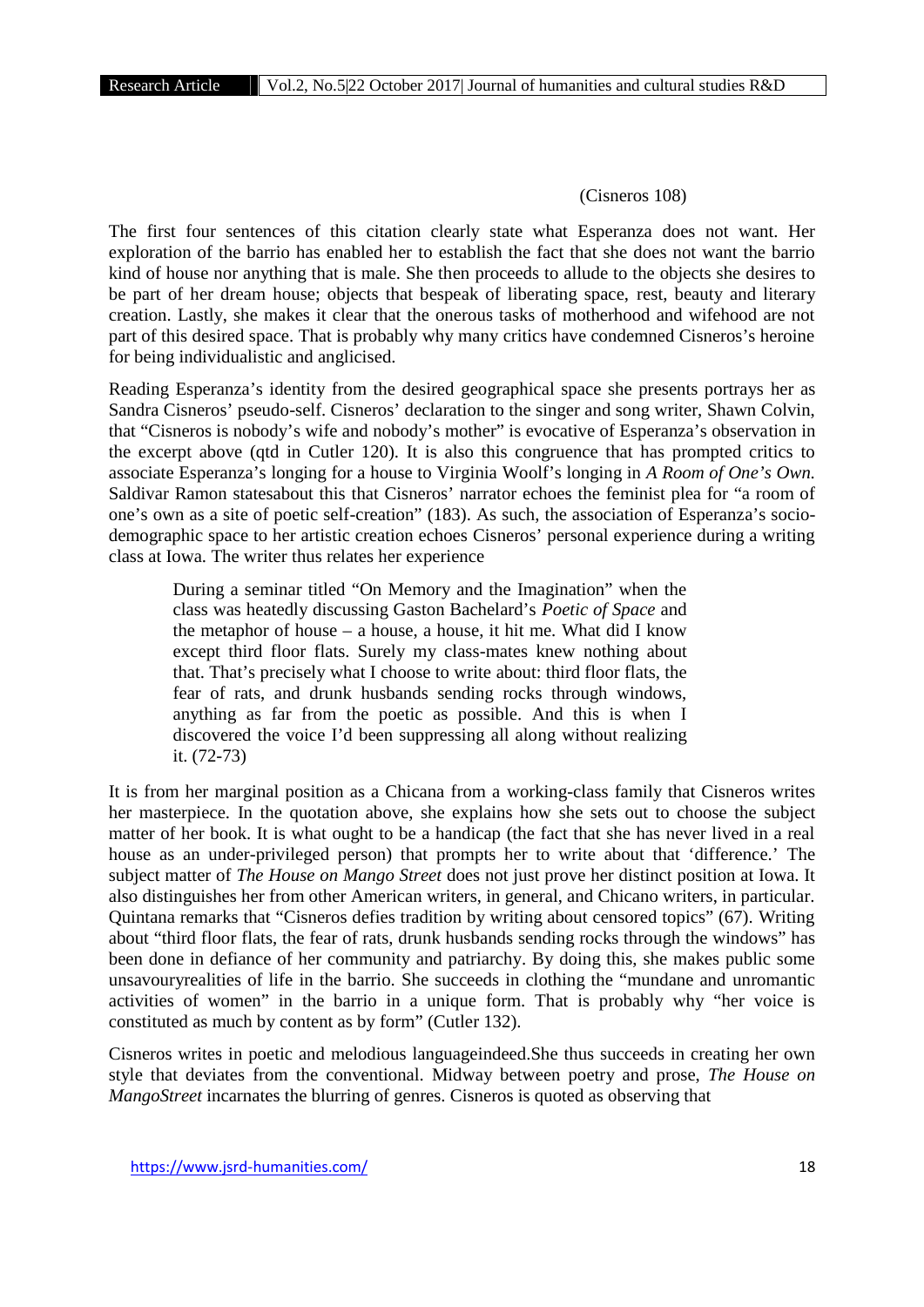For me each of the stories could have developed into poems, but they were not poems. They were stories, albeit hovering between that grey area between two genres. (qtd in Quintana 56)

Thus, the vignettes that make up the novella can as well be considered as being independent narratives, but they are interrelated. Moreover, they are written in sentences that are not standard and complete but look like poetic lines. They are very lyrical. For instance, Esperanza thus ends the description of her house "only a house quiet as snow, a place for myself to go, clean as paper before the snow" (Cisneros 108). Though written as a sentence, this excerpt sounds like 3 lines of poetry that has two caesurae that are preceded by words that rhyme. The lines are also rhythmical and the imagery, that suggests serenity and coolness, is conjured by dint of the use of poetic devices like simile and metaphor. This blend of prose and poetry is recurrent in the text and corroborates the assertion that Cisneros writes from a place of difference. That is what she probably refers to as having found her "voice."

Experimentation at the level of form is not limited to the blurring of genres. The novella also bears the imprint of other art like music and painting. Cisneros "attempts to do what she sees in art museums, art exhibits, concerts and dance in her writing" (Herrera 107). The brevity of her vignettes that sprawl on single or a few pages are reminiscent of strokes of paint or musical notes. Meanwhile, the artful composition and consequent lyricism of her narrative are typical of these other art forms. John Cutler notes that her work is made up of "short, lyrical prose chapters." To these, she adds the traits of oral tradition. It is obvious that Esperanza's storytelling derives from skills learnt while her mother told them bed-time stories hence Debora L. Madson's claim that Cisneros "rejects the logic of patriarchy in favor of a more provisional, personal, emotional and intuitive form of narrative" (131-134). Though her work portrays some progression by highlighting Esperanza's "rite-of-passage" as a female, Cisneros' woman-child shuns the linearity, logic and claims of universality that is typical of narratives written by men. Her novella ends with the words with which it begins. As such, progression is achieved through Esperanza's growth and maturation rather than through the events related in the book. Cisneros is quite unique in her approach to both form and content on the Mexican American literary landscape.

Like Esperanza, her pseudo-self, Cisneros is able to blend her yearning for individual fulfilment with militancy for the communal cause. In conformity with the third stage of the ethnic identity process called "affirmation," Esperanza ends up feeling positively about her ethnic group membership. The consequent positive social identity changes her attitude towards the community. The change of attitude is first of all prompted by her interaction with Alicia. When Esperanza claims that she does not have a house because she feels no sense of belonging to the house on Mango Street, although she has lived there for a year, Alicia reminds her that "Like it or not, you are Mango Street, and one day you'll come back too" (Cisneros 107). It is patent that this identity that derivesfrom her socio-demographic location is an integral part of her. She can not get rid of it simply because the place is not good enough. The second time, she is reminded of the impossibility to dissociate from Mango Street by one of the three sisters. This time around, Esperanza becomes conscious of her selfish individualism and is ashamed of herself. She echoes one of the elderly women in the extract below

When you leave you must remember to come back for others. A circle, understand? You will always be Esperanza. You will always be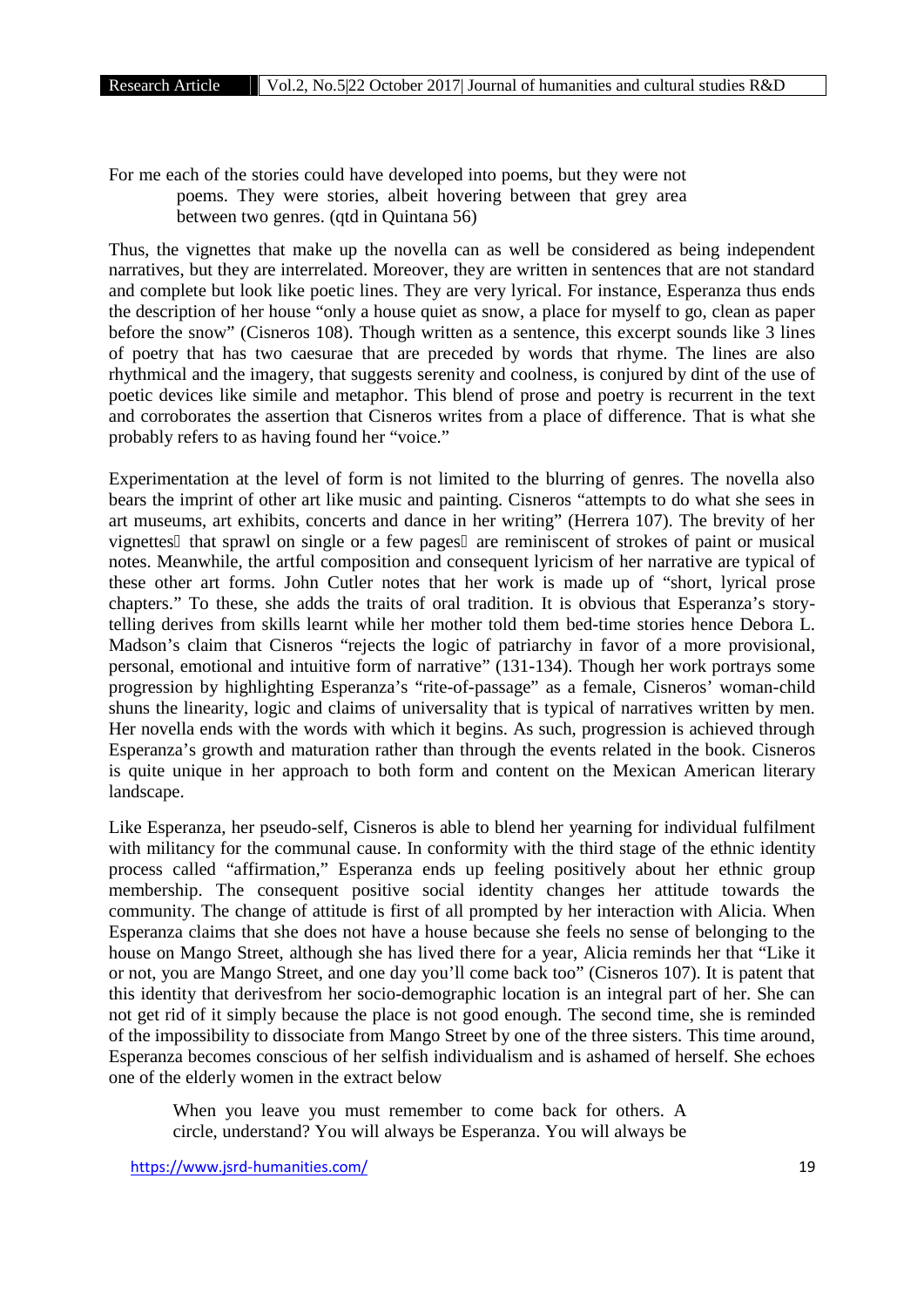Mango Street. You can't erase what you know. You can't forget who you are… you must remember to come back. For the ones who cannot leave as easily as you. (Cisneros 105)

Hence, in unambiguous terms, the old lady makes it clear that Esperanza's life in the barrio, her community as well as her fellow Chicana have indelibly impacted on the adolescent's identity. This is the dimension of her ethnic identity and it is interesting to note that, once more, the adolescent is guided into this by two older Chicana– Alicia (who incarnates the modern Chicana as a university student) and the old woman who stands for tradition with her art of fortune telling. Whatever way Esperanza looks at it, therefore, she cannot strip herself of her Chicano heritage. Evidence that she integrates this ethnic dimension can be found in the vignette titled "Bums in the Attic." Although this vignette precedes the youth's encounter with the older Chicanas, it is evident from it that Esperanza is not totally anglicised. She expresses her wish for the Anglo-American dream house, but adds that she will accommodate "passing bums" in the attic of her house. She adds that she will not be content "to live on the hill" like the mainstream because she won't forget who [she is] or where [she] came from" (Cisneros 87). The sense of communality expressed by Esperanza's envisaged charity radically deviates from Anglo- American individualism. It serves as a prelude to the decision to come back to the barrio for her fellow Chicanas after Alicia and one of the three Sisters raise her consciousness.

Like Esperanza, Cisneros identifies with her people. She is quoted as noting that it is at Iowa that she felt "her home, family, and neighborhood" unique and worthy of being written about, thus discovering her own voice as earlier mentioned. Through Esperanza, she gives a voice to girls and women (of the barrio) by recording their lives and retelling their history. Chandler states that this links her positively to her community and to women who find their own liberation through this means (30-37). Cisneros/Esperanza makes her experience the collective experience of Chicanas. And while doing so, she adopts a form that "embodies a quest for freedom" (Madson 236-237). The loose and associative logic as well as the fragmented structure embody a "genuine liberation that resolves rather than escapes the conflicts faced by the Chicana subject" (ibid). De Valdès reiterates this idea when she describes the way Cisneros' narrative technique relates to the theme of feminist resistance. According to her, the open-ended reflections are suggestive of Esperanza's search for an answer to her predicament: she both feels the need to get rid of the house at Mango Street and, at the same time, she must belong to it (55). The story is a powerful tool that fights for the Chicanas' cause.

Cisneros alludes to the power of a story in an interview with Gayle Elliot. She opines that the power of a story isthat it makes people to shut up and listen. After listening, they remember it and retell it and it affects their lives such that they will never look at something the same way again (97). The Chicana's story that is told from another point of view empowers these formerly silenced group. They are given a voice for Cisneros acts as their mouth-piece through Esperanza. As such, their plight and suffering as people who live on the borderline is not only made known to the world, but is made known from their point of view. Their feelings, thoughts, apprehensions and wishes can therefore be voiced. Thus humanised, they become the centre of attention. In effect, Amy Sickels is quoted as remarking that only a few Chicano writers were known in the United States before ArtePùblico Press published *The House on Mango Street* (qtd in Bloom). But today, there are many other known Chicana writers and *The House on Mango Street* is read in universities, colleges and other circles. Each time the book is read, it is the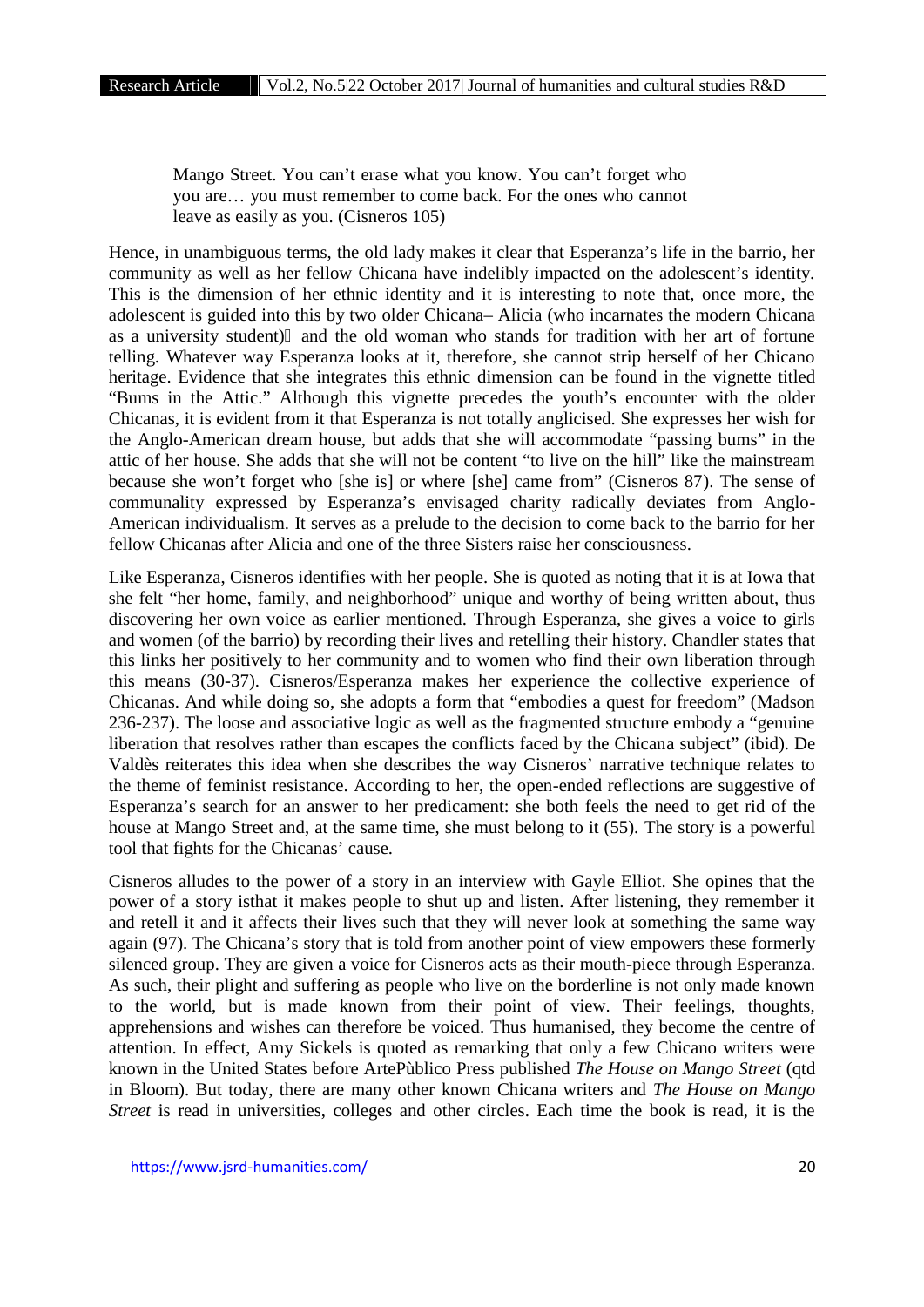Chicana's story that is being told. Both Cisneros and her pseudo-self therefore pose as revolutionaries who successfully fight for the cause of the silenced Mexican American female.

It is clear from the analyses above that Esperanza's transcendence of the barrio is not tantamount to anglicisation and the rejection of her people. Rather, like the writer's, Esperanza's identity is the result of a "multiplicity of cultural connections" (Schulze-Engler and Helf 8). She is the product of a mixture of the Chicano and Anglo cultures, as well as the culture of other ethnic groups (like Cathy's) that live in the neighbourhood. To borrow from Amy Gutman, she is multicultural because she is shaped by more than a single culture (qtd in Schulze-Engler and Helf 8). However, the transcultural formation of Esperanza's identity does not imply the rejection and betrayal of her people. It is rather the consequence of her rejection of an imposed Chicana identity by both the Anglo mainstream and the patriarchal Chicano culture. This new identity makes it possible for her to fight for the cause of all Chicanas.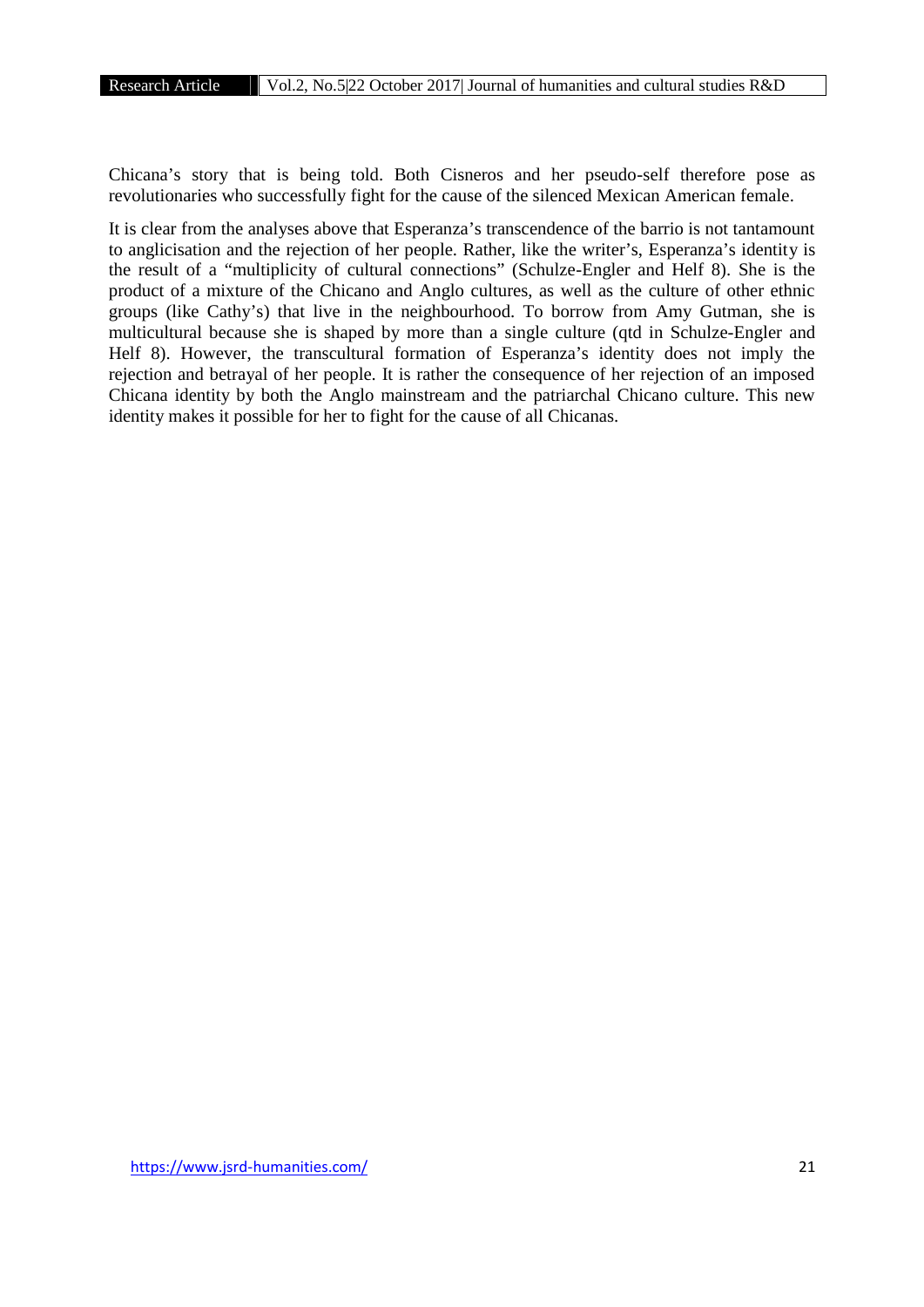### **Bibliography:**

- 1. Ashcroft, Bill, Gareth Griffiths and Helen Tiffin eds. *The Postcolonial Studies Reade*r.  $2<sup>nd</sup>$  ed.
	- a. London: Routledge, 2003.
- 2. *Post-Colonial Studies: The Key Concepts*.2<sup>nd</sup>ed. London: Routledge, 2007.
- 3. Bachelard, Gaston. 'Introduction.' *The Poetics of Space*. Boston: Beacon Press Books, 1994.
- 4. Bhabha, Homi K*. The Location of Culture*. London: Routledge, 1994.
- 5. Blea, Irene I. *La Chicaría and the Intersection of Race, Class, and Gender*. New York: Praeger, 1992.
- 6. Careré, Elisabeth. "Home, Streets, Nature: Esperanza's Itineraries in Sandra Cisneros' *The Houseon Mango Street*." Ed. Imelda Martín-Junquera. *Landscapes of Writing in Chicano Literature*. New York: Palgrave Macmillan, 2013. 13-22.
- 7. Chandler, Marilyn. *Dwelling in the Text: Houses in American Fiction*. California: University of California Press, 1991.
- 8. De Valdès, Maria E. "In Search of Identity in Cisneros' *The House on Mango Street*." *Canadian Review of American Studies.* 23.1 (Fall 1992) 55-72.
- 9. Doyle, Jacqueline. "More Room of Her Own: Sandra Cisneros' *The House on Mango Street*." *MELUS.* 19.4 (Winter 994)5-35.
- 10. Erikson, Eric. *Identity: Youth and Crisis*. New York: Norton, 1968.
- *11.* Eysturoy, Annie O. *Daughters of Self-Creation: The Contemporary Chicana Novel*. New Mexico: University of New Mexico Press, 1996.
- 12. Gayle, Elliott. "An Interview with Sandra Cisneros." *The Missouri Review*. 25.1 (2002) 95-109.
- 13. Giles, James. "Nature Despoiled and Artificial: Sandra Cisneros' *The House on Mango Street*." *Violence in the Contemporary American Novel: An End to Innocence*. Columbia: University of South Carolina Press, 2000. 70-83.
- 14. Fought, Carmen. *Chicano English in Context*. New York: Palgrave Macmillan, 2003.
- 15. Hall, Stuart. *Colonial Discourse and Post-Colonial Theory: A Reader*. New York: Columbia University Press, 1994.
- 16. Hernández, Felipe, Mark Millington and Lain Borden, eds. *Transculturation: Cities, Spaces and Architectures in Latin America.* Amsterdam: Rodopi, 2005.
- 17. Herrera, Cristina. *Contemporary Chicana Literature: Rewriting the Maternal Script*. Armherst: Cambria Press, 2014.
- 18. Johannessen, Lene L*. Threshold Time: Passage of Crisis in Chicano Literature*. Amsterdam: Rodopi, 2008.
- 19. Lionnet, Françoise. *Postcolonial Representation: Women, Literature, Identity.* Ithaca: Cornell University Press, 1995.
- 20. Marcia, James E. "Identity in Adolescence." *Handbook of Adolescent Psychology*. New York: Wiley, 1980. 159-187.
- 21. Phinney, Jean S. "A Three-Stage Model of Ethnic ID Development." *Ethnic ID: Formation and Transmission among Hispanics and Other Minorities*. Eds. G.P. Knight and M.E. Benal. Albany, N.Y.: State University of New York Press, 1993. 61-79.
- 22. Prabhu, Anjali. *Hybridity: Limits, Transformations, Prospects*. New York: State University of New York Press, 2007.